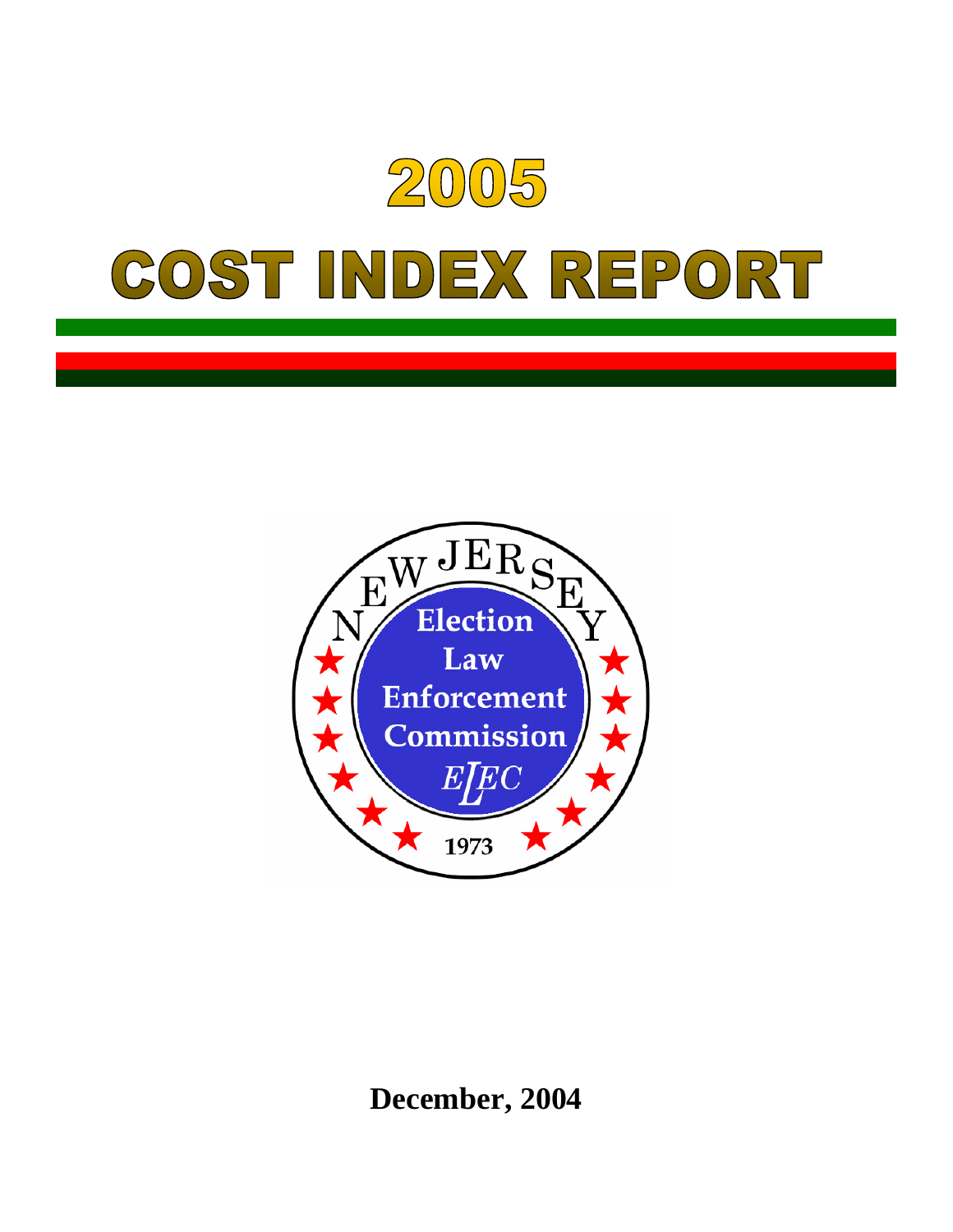

#### **ELECTION LAW ENFORCEMENT COMMISSION**

**JERRY FITZGERALD ENGLISH Chair**

> **PETER J. TOBER Vice Chair**

**ALBERT BURSTEIN Commissioner**

**THEODORE Z. DAVIS Commissione** 

Respond to: P.O. Box 185 Trenton, New Jersey 08625-0185

(609) 292-8700 or Toll Free Within NJ 1-888-313-ELEC (3532)

Website: http://www.elec.state.nj.us/

**FREDERICK M. HERRMANN, Ph.D. Executive Director**

> **JEFFREY M. BRINDLE Deputy Director**

**NEDDA G. MASSAR Legal Director**

**EVELYN FORD Compliance Director**

**JAMES P. WYSE Counsel**

#### **December, 2004**

#### **Dear Members of the Legislature:**

 This "2005 Cost Index Report" is presented to you in response to the Commission's statutory responsibility to make inflationary adjustments to the limits and thresholds in the New Jersey Campaign Contributions and Expenditures Reporting Act, N.J.S.A. 19:44A-1 *et seq*., for gubernatorial and non-gubernatorial candidates and committees. The Commission therefore reports its calculation of the changes applicable to all candidates and committees for the four-year period beginning in 2005. The Commission is aware that legislation was recently enacted that altered some of the contribution limit increases described in this report.

 The Commission believes that the quadrennial campaign cost adjustment process is essential to ensure the continued viability of New Jersey's gubernatorial Public Financing program and the ability of non-gubernatorial candidates and committees to be effective and active participants in elections.

 The Commission is proud to again offer this report in its continuous effort to serve the citizens of New Jersey.

Lérry Fitzgerald English hair

But.

**Albert Burstein** Commissioner

Respectfully,

Peter J. Tober

Vice Chair

Theodore Z. Davis Commissioner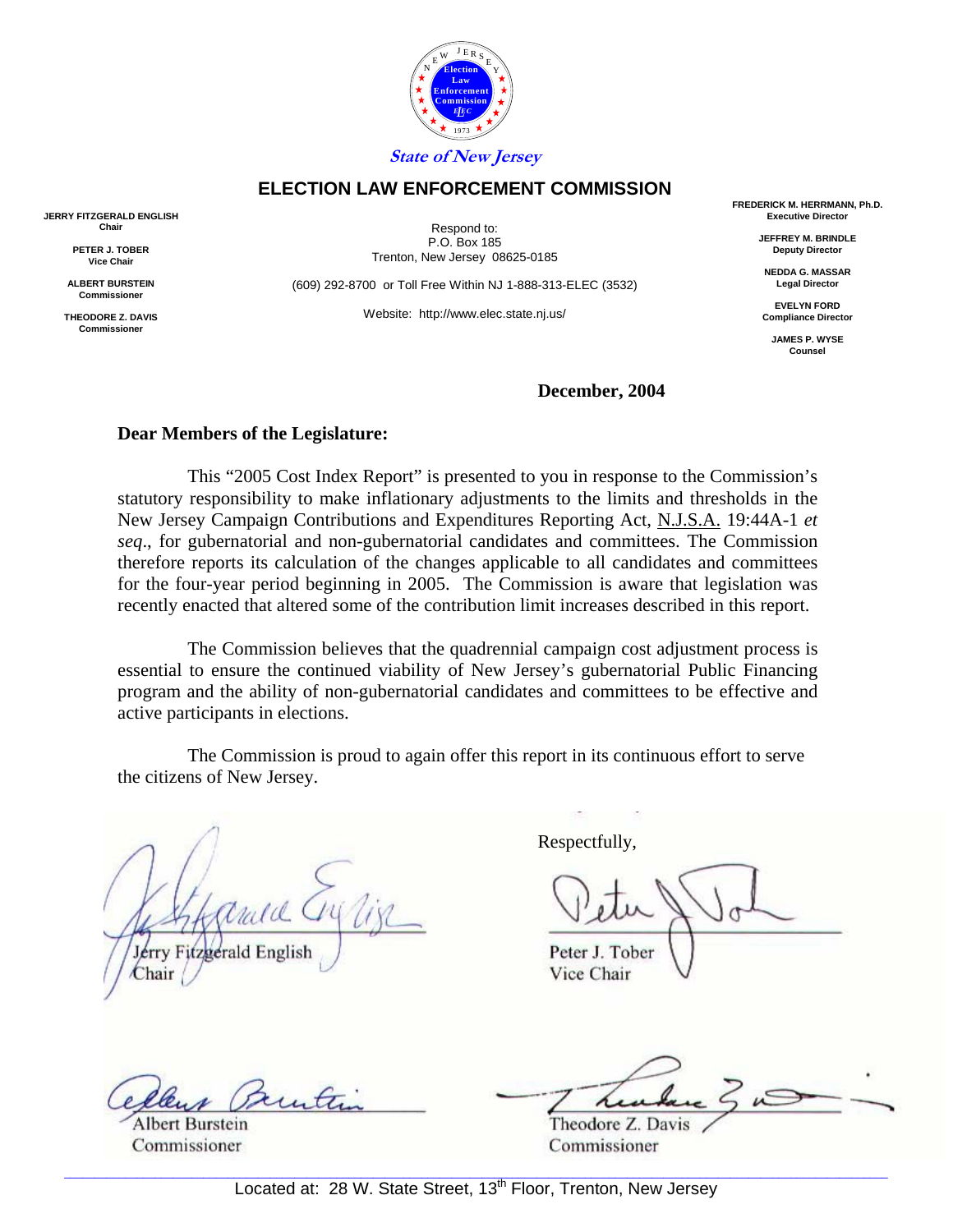## **ACKNOWLEDGEMENTS**

 Preparation of the 2005 Cost Index Report, the fourth presented by the Commission, rests upon past as well as current Commission efforts. The historical analysis by the Commission and the staff of the gubernatorial public financing program of gubernatorial elections from 1977 through 2001 is the necessary foundation for this work. The Commission therefore wishes to acknowledge the efforts of all those staff members, past and present, whose work is reflected here.

 Director of Public Financing Amy Davis compiled this study. Her efforts to plan for the gubernatorial public financing program for 2005, including the preparation of this report, have been outstanding. The support provided by Legal Director Nedda G. Massar, who was responsible for administration of the program from 1989 through 2001, was of great assistance. The Cost Index Reports previously published by the Commission in 1992, 1996, and 2000, have contributed to the success of New Jersey's nationally acclaimed gubernatorial public financing law.

 The Commission's 1988 "Gubernatorial Cost Analysis Report" prepared by Commission Deputy Director Jeffrey M. Brindle was the theoretical and analytical foundation for this document. His support and the review, editorial direction, and guidance provided by Executive Director Frederick M. Herrmann helped to make this latest report possible.

 Economic data was graciously provided to the Commission by Robert Coen, Senior Vice President and Director of Forecasting of Universal-McCann, Inc.

 Without the talents of Administrative Assistant Elbia Zeppetelli, this text could never have been produced in its polished, professional fashion.

 For further information about gubernatorial public financing in New Jersey and related campaign finance issues, the Commission recommends the "COGEL Campaign Financing and Lobbying Bibliography" compiled by Executive Director Herrmann.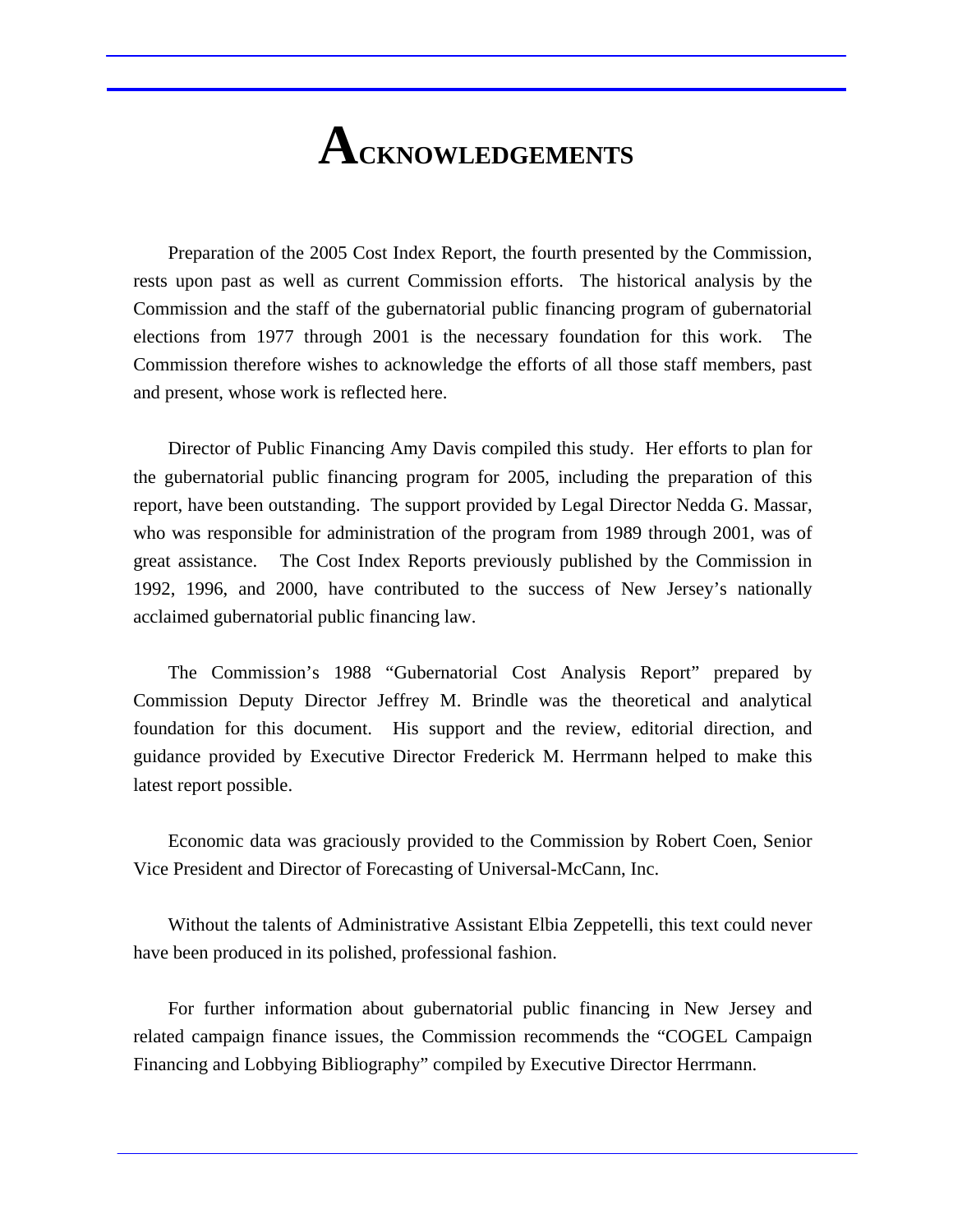# **TABLE OF CONTENTS**

|           |                                                                                                         | Page No. |
|-----------|---------------------------------------------------------------------------------------------------------|----------|
|           |                                                                                                         |          |
|           | Adjusted Contribution Limits for Non-gubernatorial Candidates and                                       |          |
|           | COMPONENTS OF THE 2005 NEW JERSEY CAMPAIGN COST INDEX5                                                  |          |
| Table I   | Major Expenditure Components as a Percentage of Total<br>Campaign Expenditures: 1973-2001 Gubernatorial |          |
| Table II  | Comparison of Expenditures by Type of Expenditure for<br>1997 and 2001 General Election Gubernatorial   |          |
|           |                                                                                                         |          |
| Table III | <b>Cost-Per-Thousand Mass Communication Percentage</b>                                                  |          |
|           |                                                                                                         |          |
| Table IV  | <b>Consumer Price Index for All Urban Consumers: Monthly</b>                                            |          |
|           |                                                                                                         |          |
|           | PUBLIC COMMENT CONCERNING THE PROPOSED 2005 COST INDEX                                                  |          |
|           |                                                                                                         |          |
|           |                                                                                                         |          |
|           | <b>APPENDIX - CONTRIBUTION LIMITS FOR NON-GUBERNATORIAL CANDIDATES</b>                                  |          |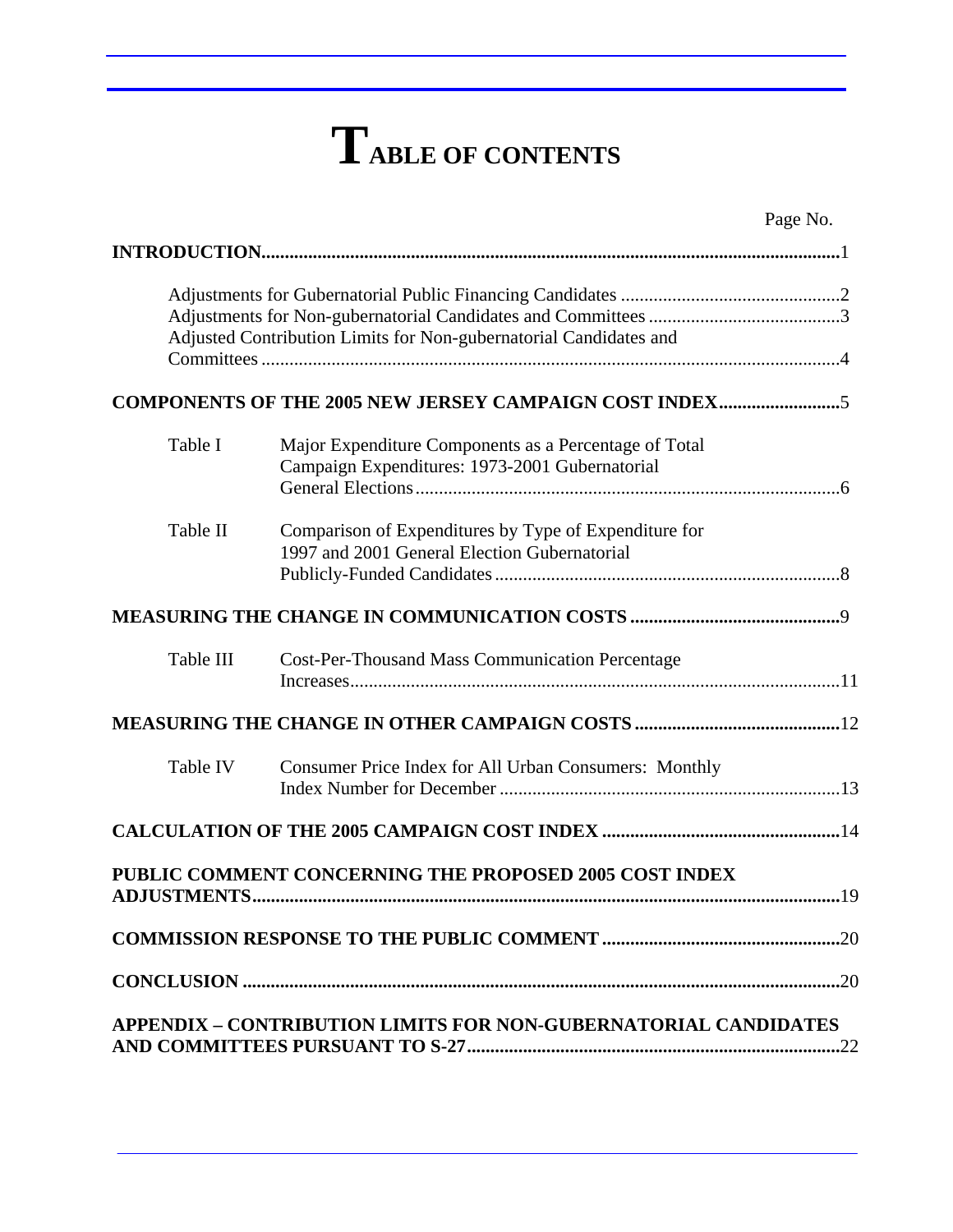## **INTRODUCTION**

 The New Jersey Election Law Enforcement Commission (the Commission) has for the fourth time calculated the statutorily-required New Jersey Campaign Cost Index (NJCCI) which is used to adjust various limits and reporting thresholds contained in the New Jersey Campaign Contributions and Expenditures Reporting Act, N.J.S.A. 19:44A-1, et seq., (the Act). The Commission is statutorily mandated to "establish an index reflecting the changes occurring in the general level of prices of particular goods and services ... directly affecting the overall costs of election campaigning in this State"; see N.J.S.A. 19:44A-7.1b. The Commission must use that index to adjust on a quadrennial basis various limits and thresholds which apply to publiclyfinanced gubernatorial elections; see N.J.S.A. 19:44A-7.1c. Amendments to the Act enacted in 1993 require that the same cost index calculated for the gubernatorial public financing program be applied also to limits and thresholds applicable to non-gubernatorial candidates, candidate committees, joint candidates committees, political committees, continuing political committees, political party committees, legislative leadership committees, and other entities; see N.J.S.A. 19:44A-7.2.

 The Commission is required to determine the cost index and make necessary adjustments no later than December 1st of a year preceding a gubernatorial general election. The Commission is also directed to report its adjustments to the Legislature not later than December 15th of the year preceding a gubernatorial general election. To fulfill its statutory obligation, the Commission applied the 2005 NJCCI to the provisions of the Act and proposed the adjustments as amendments to its regulations which were published in the New Jersey Register on September 7, 2004. The Commission conducted a public hearing on the Cost Index changes on September 22, 2004. This 2005 Cost Index Report will describe the derivation of the NJCCI, summarize public reaction to the 2005 NJCCI, and offer the Commission's response.

 The Commission notes that at the time of publication of this report, legislation was enacted that altered some of the increased contribution limits described in the following pages. The modified contribution limits are set forth in the Appendix to this report.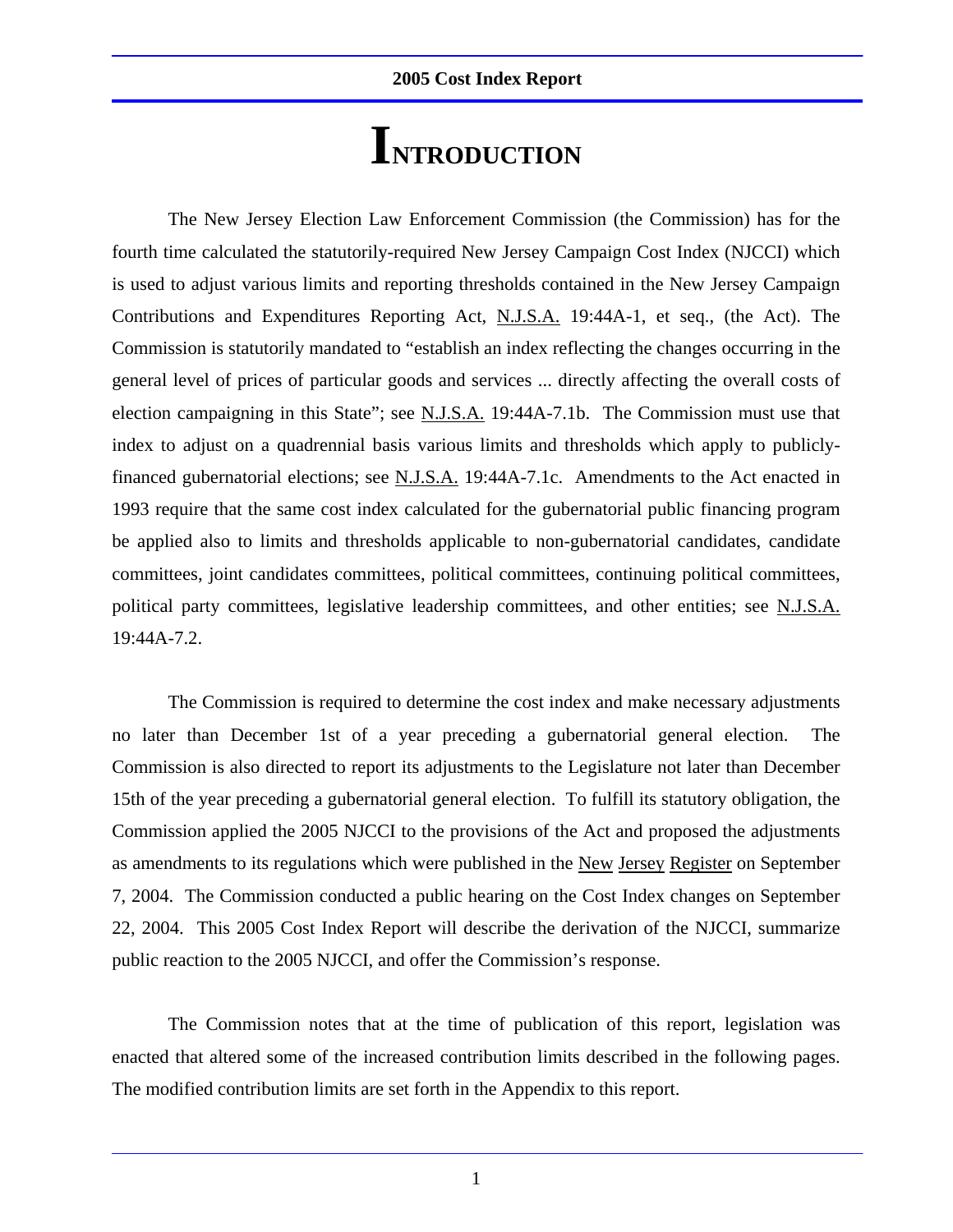As reported in the "1993 Gubernatorial Cost Index Report" (December, 1992), the Commission first conducted the statutory quadrennial cost adjustment process in preparation for the 1993 gubernatorial primary and general elections. By increasing the gubernatorial limits and thresholds in response to inflation, the Commission noted that "[t]he automatic adjustment process introduces certainty and financial responsiveness into the gubernatorial public financing cycle."<sup>1</sup> The Commission believes that application of the cost adjustment process to nongubernatorial candidates and committees, as required by the 1993 amendments to the Act, and first implemented in 1997, similarly permits those entities to participate as consumers in a constantly changing economy with increasing technological and other costs.

 Pursuant to its statutory mandate, and using the methodology described in the "Gubernatorial Cost Analysis Report" of June, 1988, and applied in calculating the 1993, 1997, and 2001 cost adjustments for gubernatorial and non-gubernatorial candidates and committees, the Commission has calculated the 2005 NJCCI and has determined that the campaign cost multiplier is **1.1385**.

Applying the 2005 cost index to the various limits and thresholds in the Act and rounding the results as required by the law (N.J.S.A. 19:44A-7.1b) produces the following adjustments for the four-year period beginning in 2005:

| Limit/Threshold                | 2001 Amount    | 2005 Amount    |
|--------------------------------|----------------|----------------|
| <b>Contribution Limit</b>      | \$2,600.00     | \$3,000.00     |
| <b>Oualification Threshold</b> | \$260,000.00   | \$300,000.00   |
| <b>Amount Not Matched</b>      | \$84,000.00    | \$96,000.00    |
| Primary Public Fund Cap        | \$2,300,000.00 | \$2,700,000.00 |
| Primary Expenditure Limit      | \$3,800,000.00 | \$4,400,000.00 |
| General Public Fund Cap        | \$5,600,000,00 | \$6,400,000,00 |
| General Expenditure Limit      | \$8,400,000.00 | \$9,600,000.00 |

#### **ADJUSTMENTS FOR GUBERNATORIAL FINANCING CANDIDATES**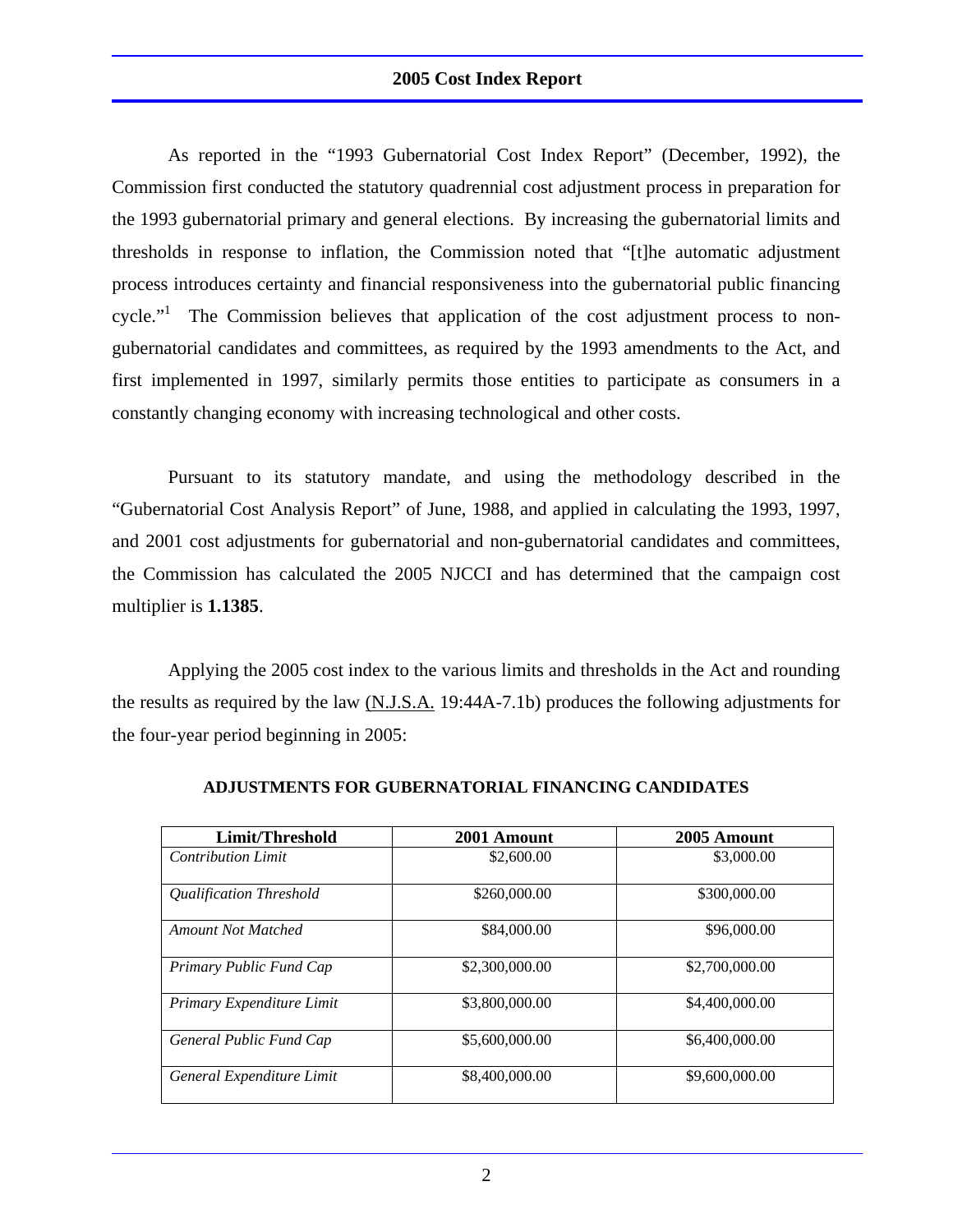#### **ADJUSTMENTS FOR NON-GUBERNATORIAL CANDIDATES AND COMMITTEES**

| Limit/Threshold                                                | 2001 Amount        | 2005 Amount                             |
|----------------------------------------------------------------|--------------------|-----------------------------------------|
| <b>Political Committee Reporting Threshold</b>                 | \$1,500            | \$1,800.00                              |
| Continuing Political Committee Reporting<br><b>Threshold</b>   | \$3,700            | \$4,300.00                              |
| <b>Contribution Reporting Threshold</b>                        | \$400              | \$300.00 <sup>1</sup>                   |
| 48-Hour Notice/Contribution Threshold                          | \$800              | \$1,000.00                              |
| 48-Hour Notice/Expenditure Threshold                           | \$800              | \$1,000.00                              |
| Joint Candidates Committee Thresholds                          | \$5,800<br>\$8,500 | \$6,700.00<br>\$9,700.00                |
| Form A-3 Threshold                                             | \$3,700            | \$4,300.00                              |
| Form A-1 Threshold & School<br><b>Board/Write-in Threshold</b> | \$3,000            | \$3,500.00                              |
| Independent Expenditure Threshold                              | \$800              | \$1,000.00                              |
| Section 20.1 Penalties                                         | \$4,300/8,500      | $$6,000.00$ <sup>2</sup><br>\$12,000.00 |
| <b>Section 22 Penalties</b>                                    | \$4,300/8,500      | $$6,000.00$ <sup>2</sup><br>\$12,000.00 |
| Pro rata Return of Contributions                               | \$400              | $$300.00^3$                             |

<sup>1</sup> Change mandated by P.L.2004, c.28.

<sup>2</sup> Change mandated by P.L.2004, c.32.

<sup>3</sup> Change made to conform to statutory contribution reporting threshold; see P.L.2004, c.28.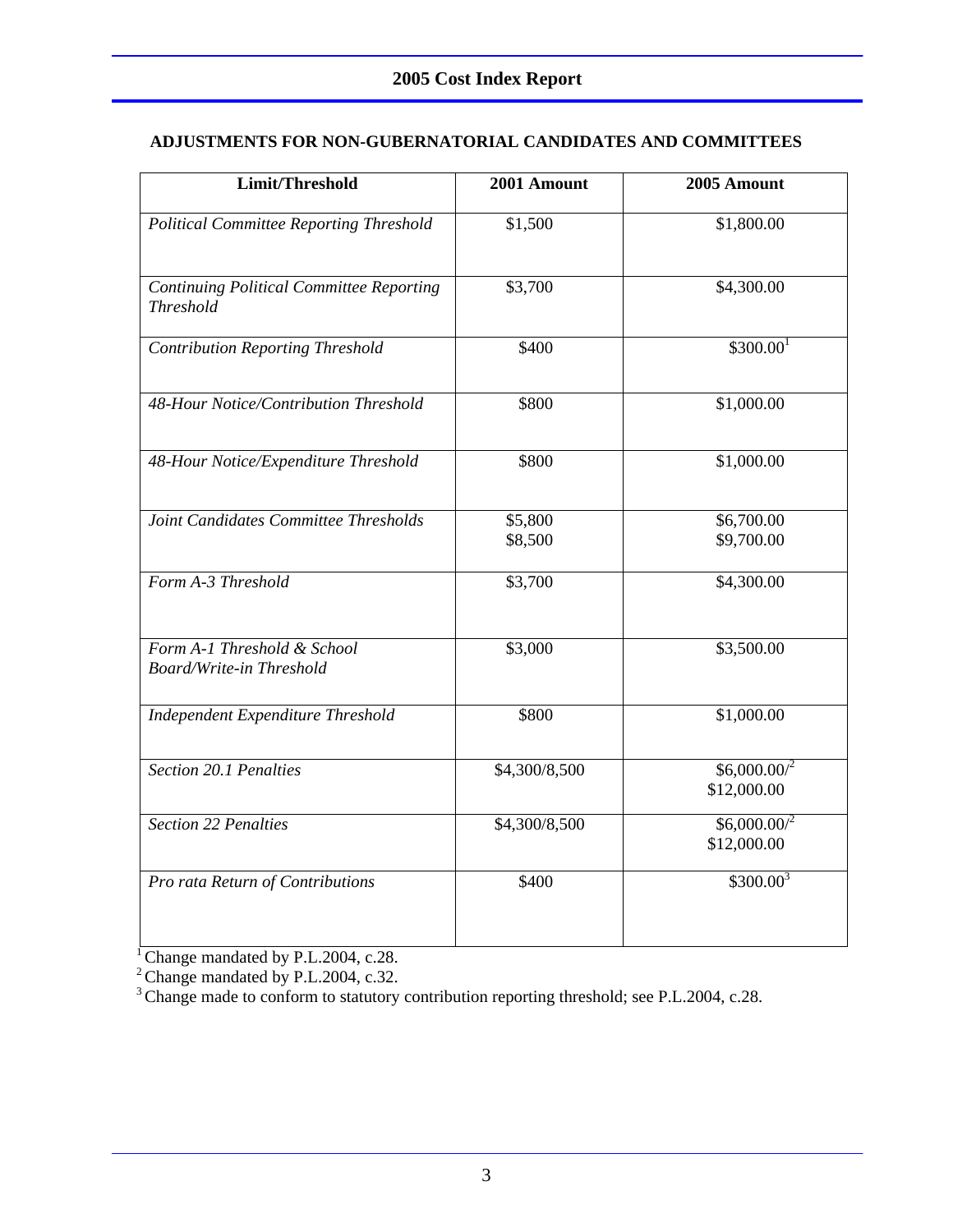#### **ADJUSTED CONTRIBUTION LIMITS FOR NON-GUBERNATORIAL CANDIDATES AND COMMITTEES**

## **Entities Making**

#### **Contributions Entities Receiving Contributions**

|                                                             | Candidate<br>Committee  | Political<br>Committee           | Continuing<br>Political<br>Committee | Legislative<br>Leadership<br>Committee | <b>State</b><br>Political<br>Party<br>Committee           | County<br>Political<br>Party<br>Committee | Municipal<br>Political<br>Party<br>Committee |
|-------------------------------------------------------------|-------------------------|----------------------------------|--------------------------------------|----------------------------------------|-----------------------------------------------------------|-------------------------------------------|----------------------------------------------|
| Individual to:                                              | \$2,600<br>per election | \$8,200<br>per election          | \$8,200<br>per year                  | \$29,000<br>per year                   | \$29,000<br>per year                                      | \$43,000<br>per year                      | \$8,200<br>per year                          |
| Corporation or<br>Union to:                                 | \$2,600<br>per election | \$8,200<br>per election          | \$8,200<br>per year                  | \$29,000<br>per year                   | \$29,000<br>per year                                      | \$43,000<br>per year                      | \$8,200<br>per year                          |
| Association or<br>Group to:                                 | \$2,600<br>per election | \$8,200<br>per election          | \$8,200<br>per year                  | \$29,000<br>per year                   | \$29,000<br>per year                                      | \$43,000<br>per year                      | \$8,200<br>per year                          |
| Candidate<br>Committee to:<br>(see N.J.A.C.<br>$19:25-11.3$ | \$8,200<br>per election | \$8,200<br>per election per year | \$8,200                              | \$29,000<br>per year                   | \$29,000<br>per year                                      | \$43,000<br>per year                      | \$8,200<br>per year                          |
| Political<br>Committee to:                                  | \$8,200<br>per election | \$8,200<br>per election          | \$8,200<br>per year                  | \$29,000<br>per year                   | \$29,000<br>per year                                      | \$43,000<br>per year                      | \$8,200<br>per year                          |
| Continuing<br>Political<br>Committee to:                    | \$8,200<br>per election | \$8,200<br>per election per year | \$8,200                              | \$29,000<br>per year                   | \$29,000<br>per year                                      | \$43,000<br>per year                      | \$8,200<br>per year                          |
| Legislative<br>Leadership<br>Committee to:                  | ∗                       | ∗                                | $\ast$                               | NO LIMITS *                            |                                                           | $\ast$                                    | $\ast$                                       |
| <b>State Political</b><br>Party Committee<br>to:            | ∗                       | $\ast$                           | $\ast$                               | NO LIMITS *                            |                                                           | $\ast$                                    | $\ast$                                       |
| <b>County Political</b><br>Party Committee<br>to:           |                         |                                  |                                      |                                        | NO LIMITS, except those set forth in N.J.A.C. 19:25-11.7. |                                           |                                              |
| Municipal<br><b>Political Party</b><br>Committee to:        | $\ast$                  | $\ast$                           | ∗                                    | NO LIMITS *                            |                                                           | $\ast$                                    | ∗                                            |
| <b>National Political</b><br>Party Committee<br>to:         | \$8,200<br>per election | \$8,200<br>per election          | \$8,200<br>per year                  | \$29,000<br>per year                   | \$82,000<br>per year                                      | \$43,000<br>per year                      | \$8,200<br>per year                          |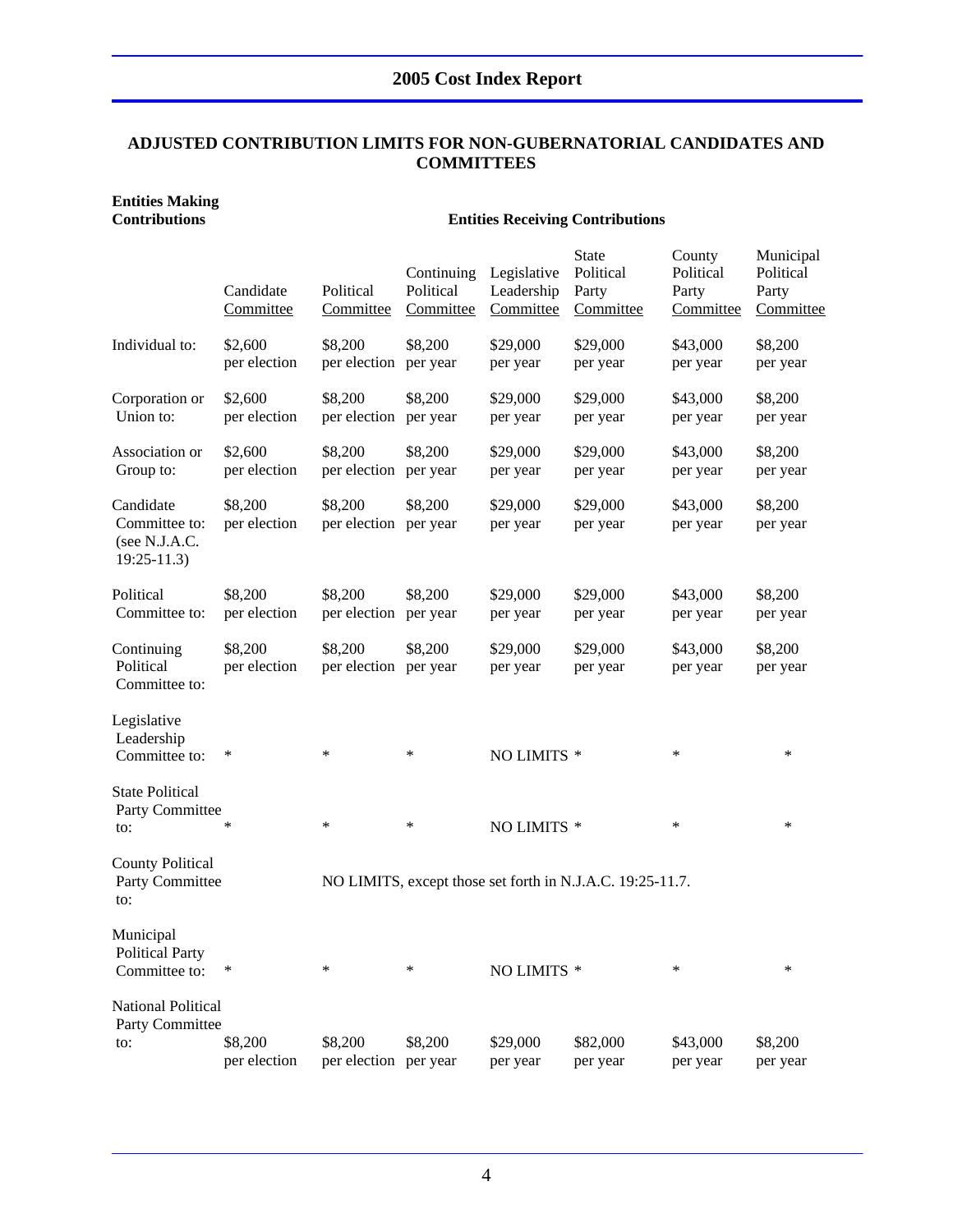#### **COMPONENTS OF THE 2005 NEW JERSEY CAMPAIGN COST INDEX**

 The Commission based its calculation of the first NJCCI in 1993 upon the assumption that a gubernatorial campaign is a consumer of goods and services whose purchases can be studied and quantified. As a consumer, a campaign is subject to changes in the economy including inflationary changes.

 Expenditure data reported by publicly-financed gubernatorial campaigns since 1973 has enabled the Commission to examine spending patterns and to identify trends in the campaigns' behavior. Spending by the 1997 gubernatorial general election campaigns maintained the steady shift observed since 1973 to concentration of gubernatorial campaign spending on mass communications to voters and away from spending on administrative, travel, and fundraising goods and services (Table I below). Since 1985, the New Jersey gubernatorial campaign consumer has spent over 80 percent of its campaign dollars on efforts to communicate its message to voters. This trend was maintained for 2001 with the percentage of spending devoted to communication to voters increasing slightly between 1997 and 2001 from 82.5 percent to 82.8 percent (Table I).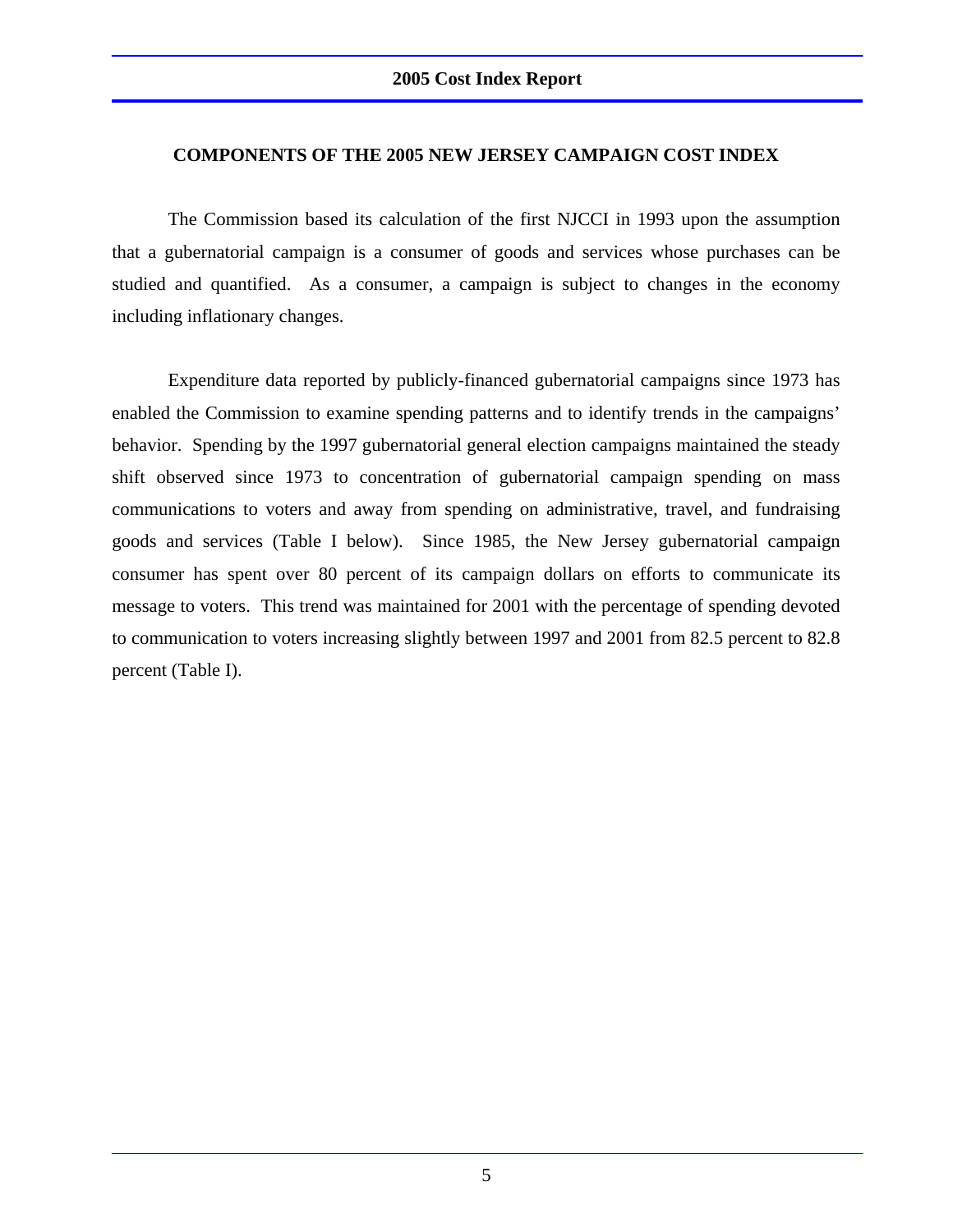#### **TABLE I**

| Major Expenditure Components as a Percentage of<br><b>Total Campaign Expenditures: 1973-2001 Gubernatorial General Elections</b> |                |                |                |                |                |                |                |                |
|----------------------------------------------------------------------------------------------------------------------------------|----------------|----------------|----------------|----------------|----------------|----------------|----------------|----------------|
|                                                                                                                                  | 1973           | 1977           | 1981           | 1985           | 1989           | 1993           | 1997           | 2001           |
| Mass communication<br>Expenditures<br>Other Expenditures<br>(Including Administration,<br>Travel, and Fundraising)               | 53.1%<br>46.9% | 62.3%<br>37.0% | 76.0%<br>24.3% | 83.9%<br>15.8% | 81.9%<br>18.0% | 81.7%<br>18.3% | 82.5%<br>17.5% | 82.8%<br>17.2% |

- NOTE: Percentages may not total 100.0 because of rounding.
- SOURCE: New Jersey Election Law Enforcement Commission Data; New Jersey Election Law Enforcement Commission, "New Jersey Gubernatorial Public Financing Revised: 1989 and Beyond," Table X, p. 90; "New Jersey Public Financing: 1985 Gubernatorial Elections," Table K, p. 44; and "New Jersey Public Financing: 1981 Gubernatorial Elections," Table 6.1, p. 6.7.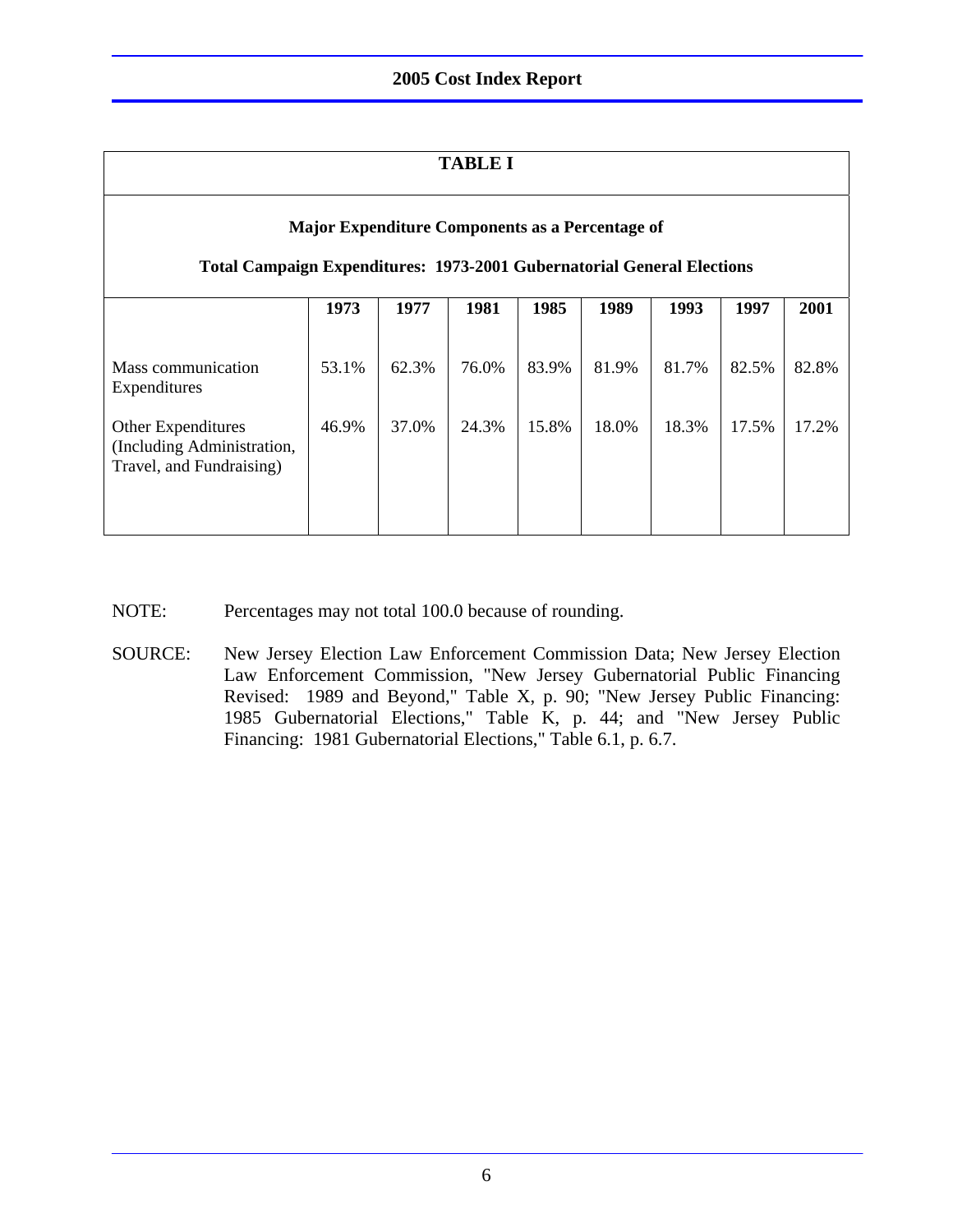Of the 82.8 percent spent on mass communication to voters, 2001 gubernatorial general election campaigns spent 53.0 percent of total campaign dollars to purchase broadcast media time (Table II below). There was a marked increase in the amounts spent in 2001 on printing and mailing of campaign literature (Table II). Spending by the 2001 campaigns on printing and mailing of campaign literature (13.7 percent) significantly increased from 1997 (3.7 percent). The total amount spent on voter communication in 2001 again represented the lion's share of gubernatorial spending.

 As Table II below demonstrates, the proportion of 2001 campaign dollars devoted to expenditures exempt from the expenditure limit (7.2 percent) and to administrative costs (10.0 percent) closely paralleled the amounts spent in 1997 (8.0 percent and 9.5 percent, respectively).

 Expenditure data from the 2001 gubernatorial general election demonstrated the continued existence of the same two key campaign spending components identified in the earlier elections: mass communications and all other campaign costs. These components formed the basis of the campaign cost index weighted formula first proposed in the Commission's 1988 "Gubernatorial Cost Analysis Report,"2 and therefore continue as the foundation of the 2005 cost index calculation.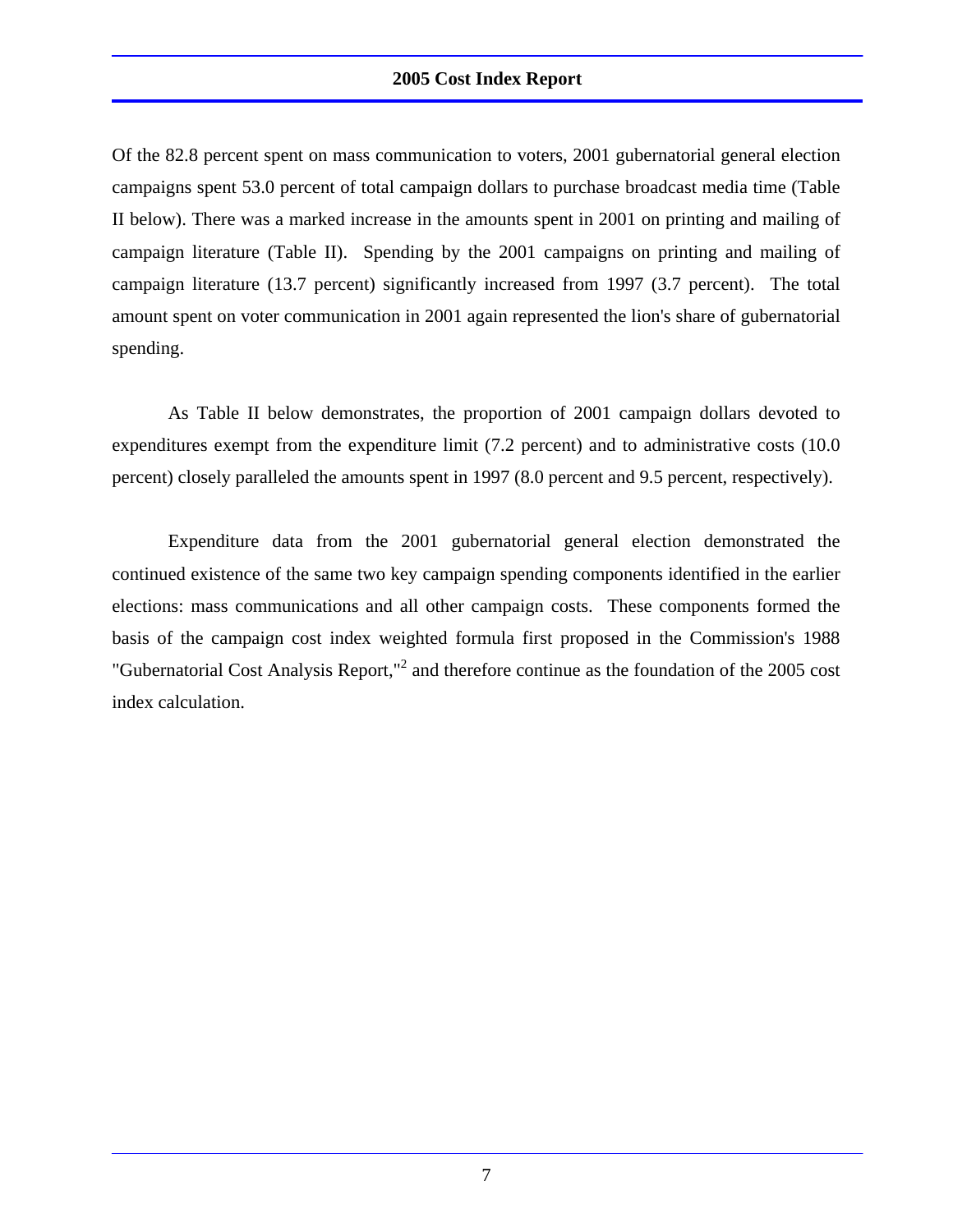| <b>TABLE II</b>                                                                                                                               |                              |                      |                             |                      |  |  |
|-----------------------------------------------------------------------------------------------------------------------------------------------|------------------------------|----------------------|-----------------------------|----------------------|--|--|
| <b>Comparison of Expenditures by Type of Expenditure (Net)</b><br>For 1997 and 2001 General Election Gubernatorial Publicly-Funded Candidates |                              |                      |                             |                      |  |  |
| <b>Type of Expenditure</b>                                                                                                                    | 1997 General-<br><b>Net</b>  | <b>Total</b><br>Net% | 2001 General-<br><b>Net</b> | <b>Total</b><br>Net% |  |  |
| <b>Expenditures Exempt from Limit:</b>                                                                                                        |                              |                      |                             |                      |  |  |
| <b>Candidate Travel</b>                                                                                                                       | \$215,905.74                 | 1.4                  | \$173,999.45                | 1.0                  |  |  |
| Food and Beverage/Fundraising                                                                                                                 | 258,409.43                   | 1.7                  | \$478,484.78                | 2.6                  |  |  |
| <b>Election Night Activities</b>                                                                                                              | 154,961.93                   | 1.0                  | 107,689.13                  | 0.6                  |  |  |
| Compliance-Legal/Accounting                                                                                                                   | 616, 341. 73                 | 3.9                  | 551,144.84                  | 3.0                  |  |  |
| Total Expenditures Exempt from Limit:                                                                                                         | \$1,245,618.83               | 8.0                  | \$1,311,318.20              | 7.2                  |  |  |
| <b>Expenditures Subject to Limit:</b><br>Administration:                                                                                      |                              |                      |                             |                      |  |  |
| Telephone                                                                                                                                     | \$174,225.42                 | 1.1                  | \$52,813.24                 | 0.3                  |  |  |
| Personnel/Taxes                                                                                                                               | 606,775.34                   | 3.9                  | \$842,111.10                | 4.7                  |  |  |
| Other                                                                                                                                         | 703,980.84                   | 4.5                  | \$905,940.40                | 5.0                  |  |  |
| <b>Total Administration</b>                                                                                                                   | \$1,484,981.60               | 9.5                  | \$1,800,865.00              | 10.0                 |  |  |
| Communication:                                                                                                                                |                              |                      |                             |                      |  |  |
| Media Time                                                                                                                                    | \$11,028,402.33              | 70.4                 | \$9,593,616.80              | 53.0                 |  |  |
| <b>Advertising Production</b>                                                                                                                 | 1,296,178.01                 | 8.3                  | \$2,027,477.10              | 11.3                 |  |  |
| Newspaper Advertising                                                                                                                         | 15,105.70                    | 0.1                  | \$852,611.32                | 4.8                  |  |  |
| <b>Printing Literature</b>                                                                                                                    | 233,875.97                   | 1.5                  | \$212,841.77                | 1.2                  |  |  |
| <b>Mailing Literature</b>                                                                                                                     | 347,080.16                   | 2.2                  | \$2,212,007.70              | 12.5                 |  |  |
| <b>Total Communication Expenditures</b>                                                                                                       | \$12,922,592.42              | 82.5                 | \$14,898,554.96             | 82.8                 |  |  |
| Total Expenditures by Others <sup>1</sup>                                                                                                     | \$7,300.85                   | 0.0                  | \$6,195.05                  | 0.0                  |  |  |
| Total Expenditures Subject to Limit                                                                                                           | \$14,414,874.87 <sup>2</sup> | 92.0                 | $16,705,614.75^3$           | 92.8                 |  |  |
| <b>Total Campaign Expenditures</b>                                                                                                            | \$15,660,493.70              | 100.0                | \$18,016,932.95             | 100.0                |  |  |

<sup>1</sup>"In-kind" contributions

<sup>2</sup>The 1997 general election expenditure limit was \$6,900,000.00 per candidate

<sup>3</sup>The 2001 general election expenditure limit was \$8,400,000.00 per candidate

 Based upon the consistent spending behavior of the gubernatorial campaigns from 1985 through 2001, the Commission has assumed that the mix of the mass communication and noncommunication expenditure components for 2005 campaigns will be similar. The Commission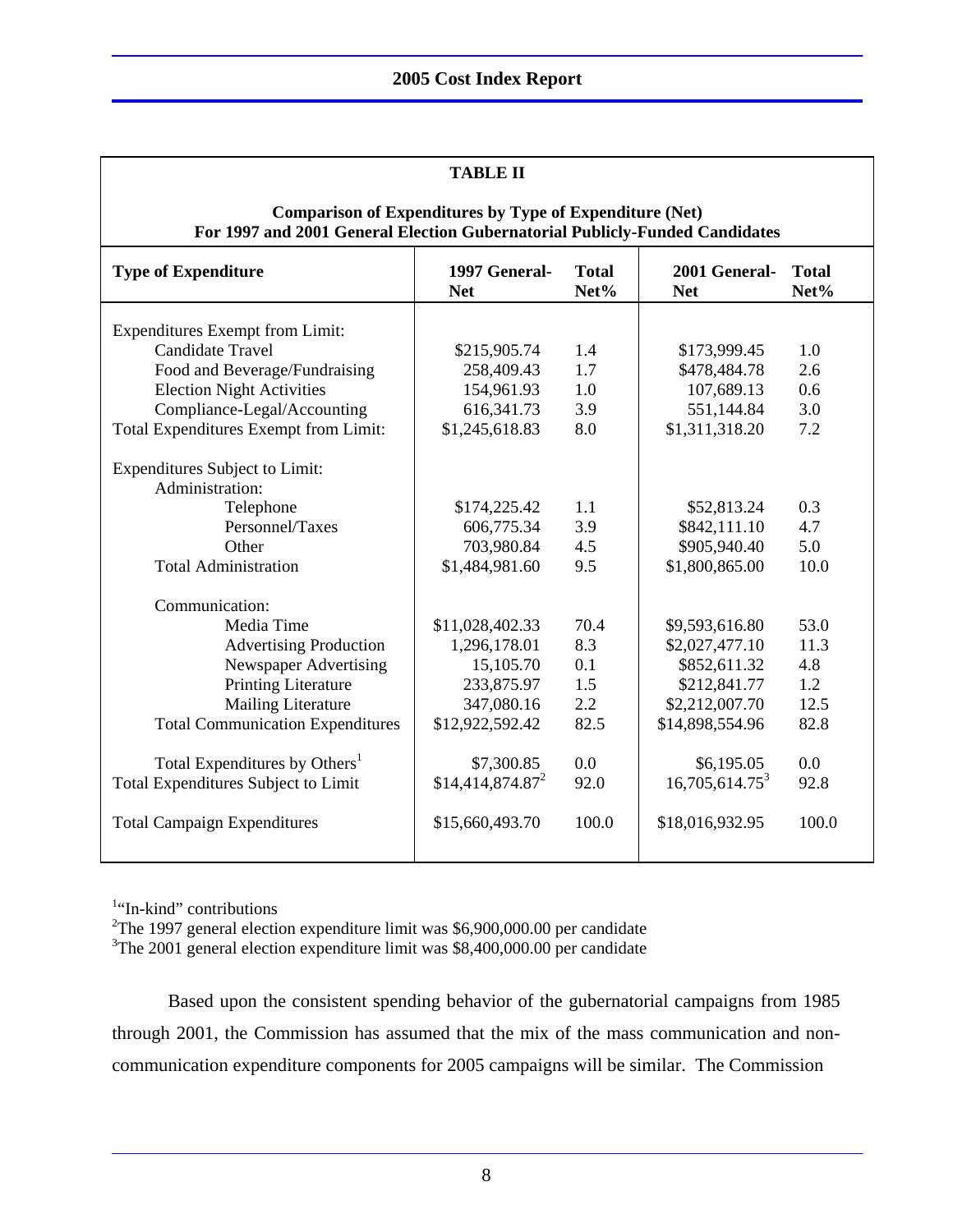has therefore used as its basis for calculation of the 2005 NJCCI the mix of communication and non-communication expenditures exhibited in 2001:

| Mass communications expenditures: | 82.8 percent    |
|-----------------------------------|-----------------|
| Other campaign expenditures:      | 17.2 percent    |
|                                   | $100.0$ percent |

 Repeating its 2001 methodology, the Commission relied upon Universal McCann (formerly McCann-Erickson) Media Cost Indexes and Consumer Price Index (CPI) data to measure the magnitude of the change in costs between the 2001 and 2005 elections in the two expenditure categories: communication costs and other campaign costs.

#### **Measuring the Change in Communication Costs**

 Of the total amount spent in 2001, 78 percent of the expenditures were devoted to mass communication, television and radio advertising and production, and direct mail expenses (Table II). Seventy-Eight percent of all 2001 campaign expenditures were made to purchase television and radio time, produce advertising, and send campaign literature. Newspaper advertising accounted for 4.8 percent of expenditures. In total, the 2001 general election publicly financed gubernatorial campaigns spent 82.8 percent of all campaign dollars on mass communications.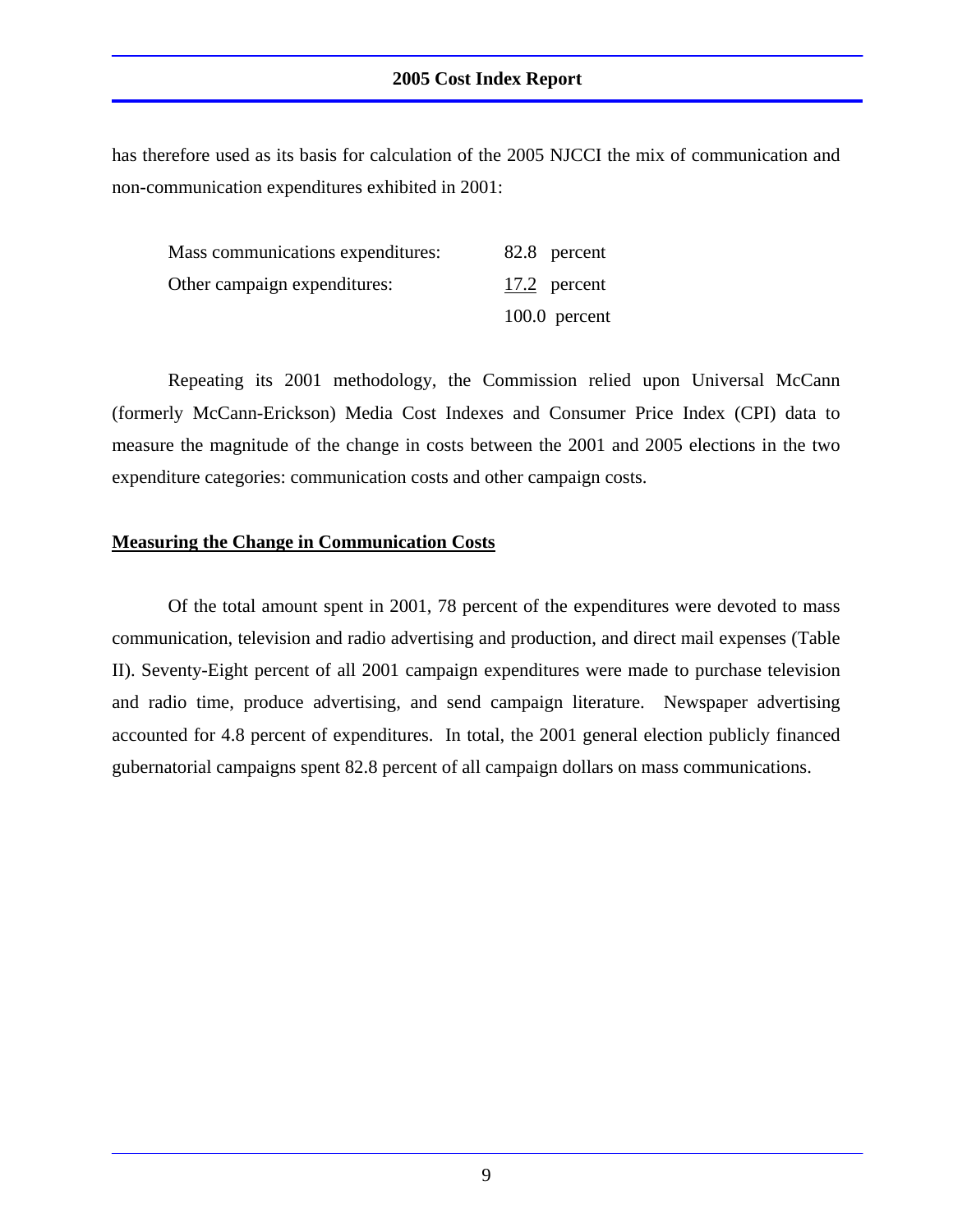Therefore, in order to determine the magnitude of change since 2001 in costs associated with the mass communication component of the campaign cost index, the Commission again examined media cost data compiled by Universal-McCann, Inc., New York City. Universal-McCann and its predecessor, McCann-Erickson, have since 1945 maintained and indexed media advertising costs, including costs for television, radio, newspapers, magazines, outdoor media, and direct mail. McCann-Erickson data was used by the Commission in its  $1984^3$  and  $1988^4$ gubernatorial campaign cost analyses and in calculation of the 1993<sup>5</sup>, 1997<sup>6</sup>, and 2001<sup>7</sup> campaign cost indices.

 The Universal-McCann Media Cost-Per-Thousand (CPM) Composite measures change in the cost to reach an audience of 1,000 individuals in media relevant to statewide campaigns in New Jersey.<sup>8</sup> Further, its use is appropriate because it specifically includes data for the New York and Philadelphia media markets, the media markets in which New Jersey statewide candidates must make purchases of television and radio time.

 The media cost-per-thousand composite for the period 2000 to 2004 rose by 13.5 percent, reflecting increases in the costs of both broadcast and print media (Table III, below). $\degree$  Costs associated with broadcast media did not increase as much as between 2000 and 2004 as they had in the preceding four years. This situation may be attributable to general economic conditions which saw decreased advertising expenditures following September 11, 2001. Costs associated with direct mail increased at a faster pace between 2000 and 2004 than they had between 1996 and 2000.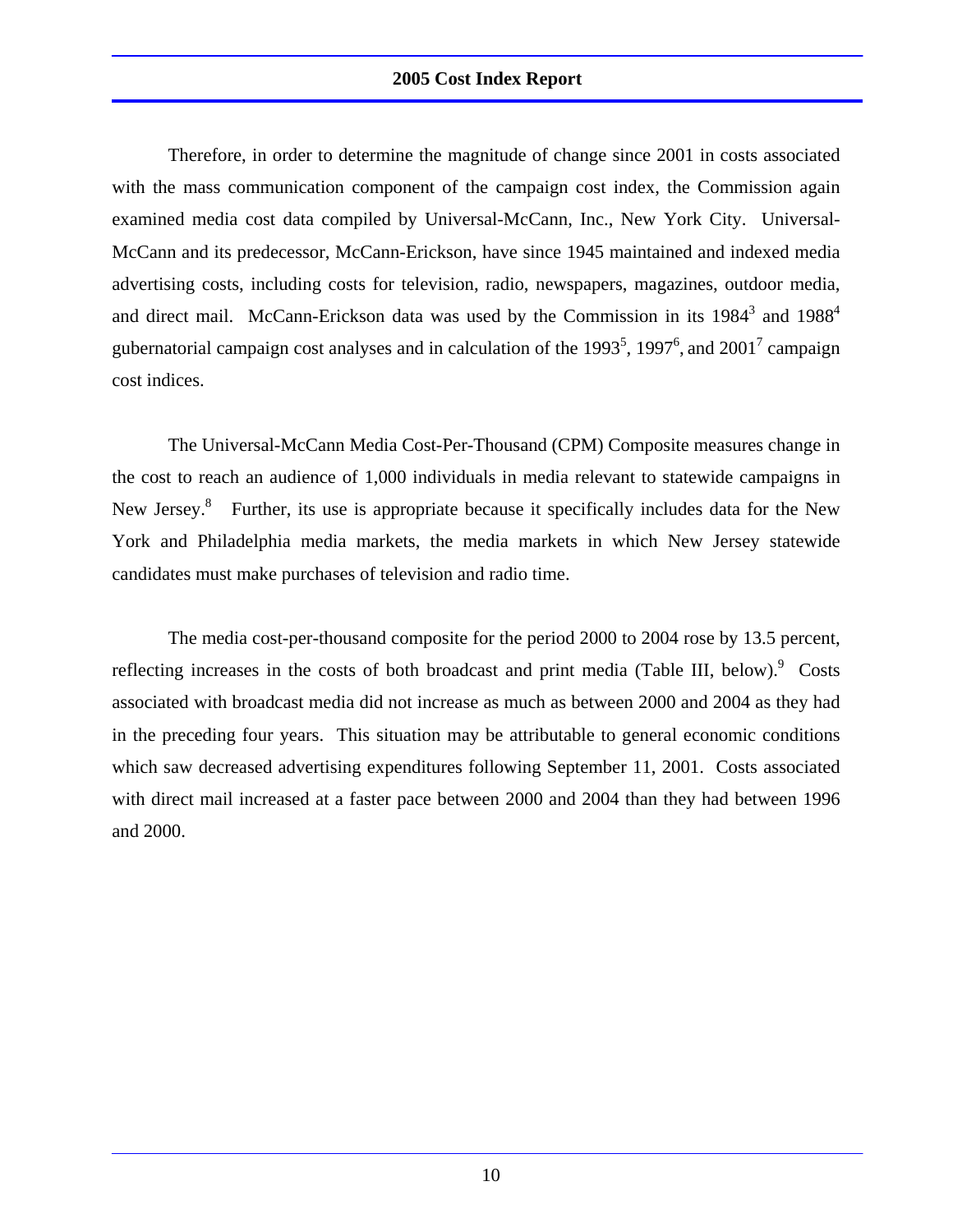| <b>TABLE III</b>                                                                                                        |                                                |              |  |  |  |
|-------------------------------------------------------------------------------------------------------------------------|------------------------------------------------|--------------|--|--|--|
| <b>Cost-Per-Thousand</b>                                                                                                |                                                |              |  |  |  |
|                                                                                                                         | <b>Mass Communication Percentage Increases</b> |              |  |  |  |
| <b>Media Type</b><br>2000-2004<br><b>1996-2000 Percentage</b><br>Increase <sup>1</sup><br>Percentage<br><b>Increase</b> |                                                |              |  |  |  |
| <b>Broadcast</b>                                                                                                        |                                                |              |  |  |  |
| Network TV<br>Spot TV                                                                                                   | 42.3<br>30.9                                   | 22.3<br>15.2 |  |  |  |
| Network Radio                                                                                                           | 27.9                                           | 1.0          |  |  |  |
| Spot Radio                                                                                                              | 37.1                                           | 2.1          |  |  |  |
| Cable TV                                                                                                                | 50.2                                           | 11.0         |  |  |  |
| Print                                                                                                                   |                                                |              |  |  |  |
| Newspapers                                                                                                              | 18.1                                           | 1.0          |  |  |  |
| Magazines                                                                                                               | 24.2                                           | 16.8         |  |  |  |
| Direct Mail                                                                                                             | 3.9                                            | 11.7         |  |  |  |
| Composite <sup>2</sup>                                                                                                  | 23.8                                           | 13.5         |  |  |  |
|                                                                                                                         |                                                |              |  |  |  |
|                                                                                                                         |                                                |              |  |  |  |

<sup>1</sup>Based upon mathematically projected index numbers for 2004

 $2^2$ Based on national and local budgets in nine media, including cable TV

Source: Universal McCann Cost Indexes (May, 2000 and August, 2003) Table III, Media Cost-Per-Thousand Indexes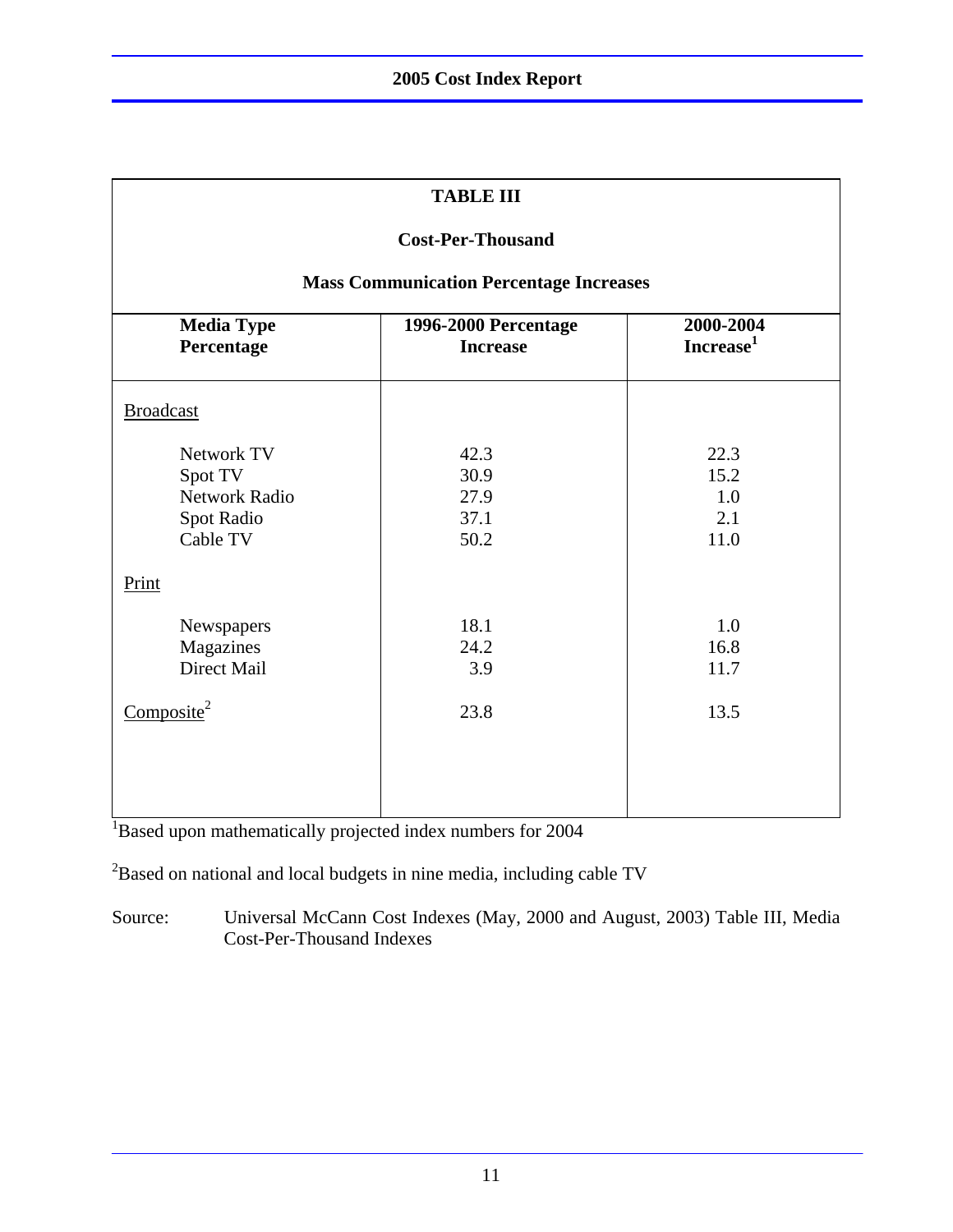#### **Measuring the Change in Other Campaign Costs**

 As it did in its prior analyses of gubernatorial campaign costs, the Commission relied upon the Consumer Price Indexes (CPI), maintained by the United States Bureau of Labor Statistics (BLS), to measure changes in gubernatorial campaigns' non-communication costs. As defined by the BLS, the CPI measures the average change in prices over time for a fixed "market basket" of goods and services purchased either by urban wage earners and clerical workers (CPI-W) or by all urban consumers (CPI-U). The CPI-U, which covers approximately 80 percent of the total population, is more representative of price changes in New Jersey than is the CPI-W which only covers data for 32 percent of the total population.

 CPI data relevant to New Jersey are incorporated by the BLS into statistics for two geographic regions, New York - Northern New Jersey (NY/NJ) and Pennsylvania - New Jersey (PA/NJ). In this report the Commission has again relied upon CPI data for the NY/NJ and PA/NJ regions to measure the change in the campaign cost index component for campaign expenditures other than communications.<sup>10</sup> The Commission used CPI data for 2001 through 2003 for the NY/NJ and PA/NJ regions and used mathematically projected index numbers for December of 2004 to determine the percent increase in consumer prices for the two regions which included New Jersey (Table IV below).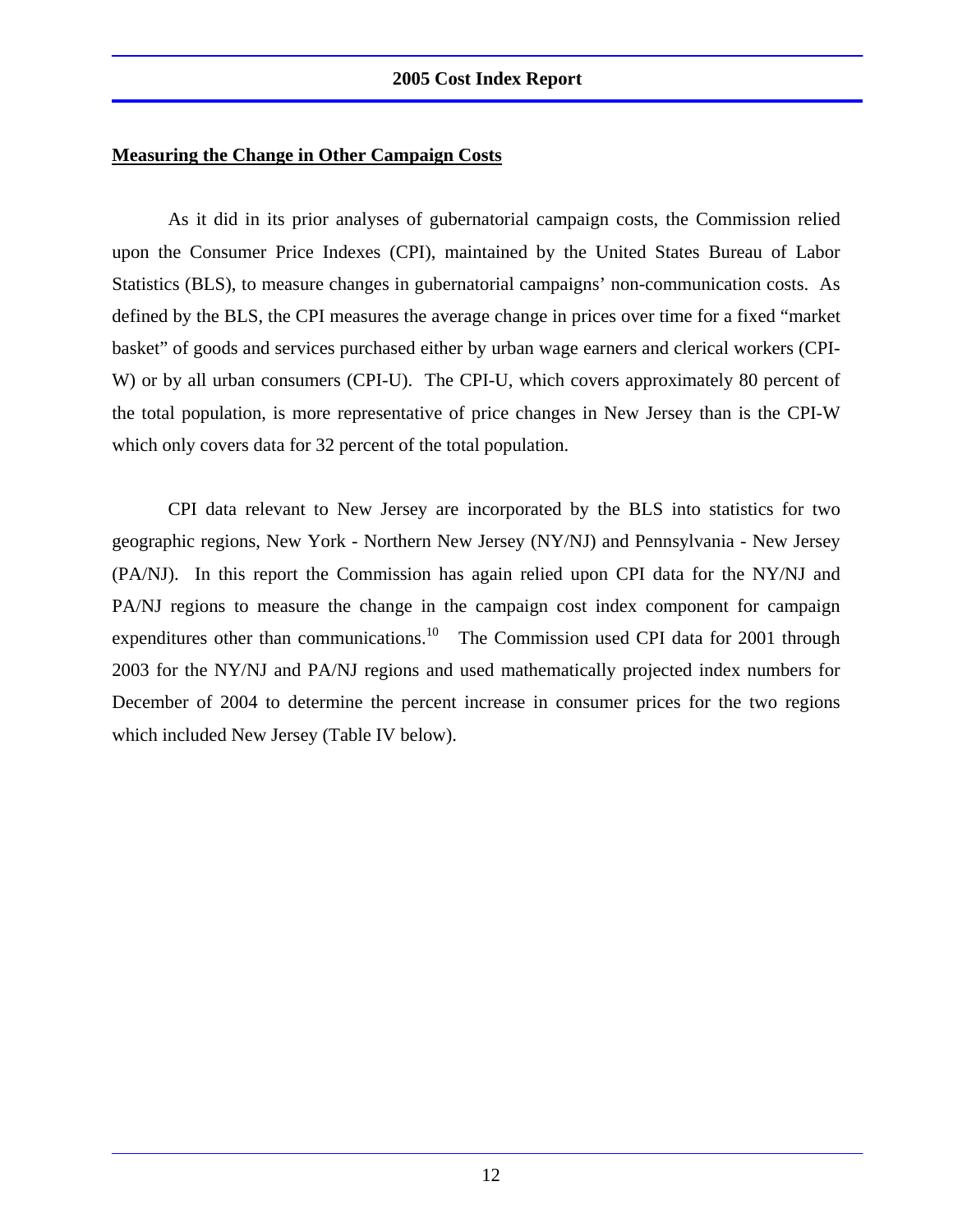| <b>TABLE IV</b>                                                          |                                                      |       |  |  |  |  |  |
|--------------------------------------------------------------------------|------------------------------------------------------|-------|--|--|--|--|--|
|                                                                          | <b>Consumer Price Index for All Urban Consumers:</b> |       |  |  |  |  |  |
| Monthly Index Number for December <sup>1</sup>                           |                                                      |       |  |  |  |  |  |
| Pennsylvania/New Jersey <sup>3</sup><br>New York/New Jersey <sup>2</sup> |                                                      |       |  |  |  |  |  |
| December, $20004$                                                        | 184.8                                                | 179.7 |  |  |  |  |  |
| December, 2001                                                           | 187.3                                                | 179.9 |  |  |  |  |  |
| December, 2002                                                           | 193.1                                                | 185.3 |  |  |  |  |  |
| December, 2003                                                           | 199.3                                                | 189.0 |  |  |  |  |  |
| December, $20045$                                                        | 213.2                                                | 207.9 |  |  |  |  |  |
| Percentage Change:<br>2000 to 2004<br>15.4<br>15.7                       |                                                      |       |  |  |  |  |  |

- 1. United States Bureau of Labor Statistics, Monthly Index Numbers All Urban Consumers, July 16, 2004.
- 2. Includes 12 New Jersey counties: Bergen, Essex, Hudson, Hunterdon, Middlesex, Monmouth, Morris, Ocean, Passaic, Somerset, Sussex, and Union.
- 3. Includes 6 New Jersey counties: Burlington, Camden, Cumberland, Gloucester, Mercer, and Salem. Three counties are not included in any region: Atlantic, Cape May, and Warren. Since 1998, data for the Pennsylvania/New Jersey region are provided only on alternate months.
- 4. Mathematical projection based upon average monthly increases in 2000.
- 5. Mathematical projection based upon average monthly increase for January through June, 2004.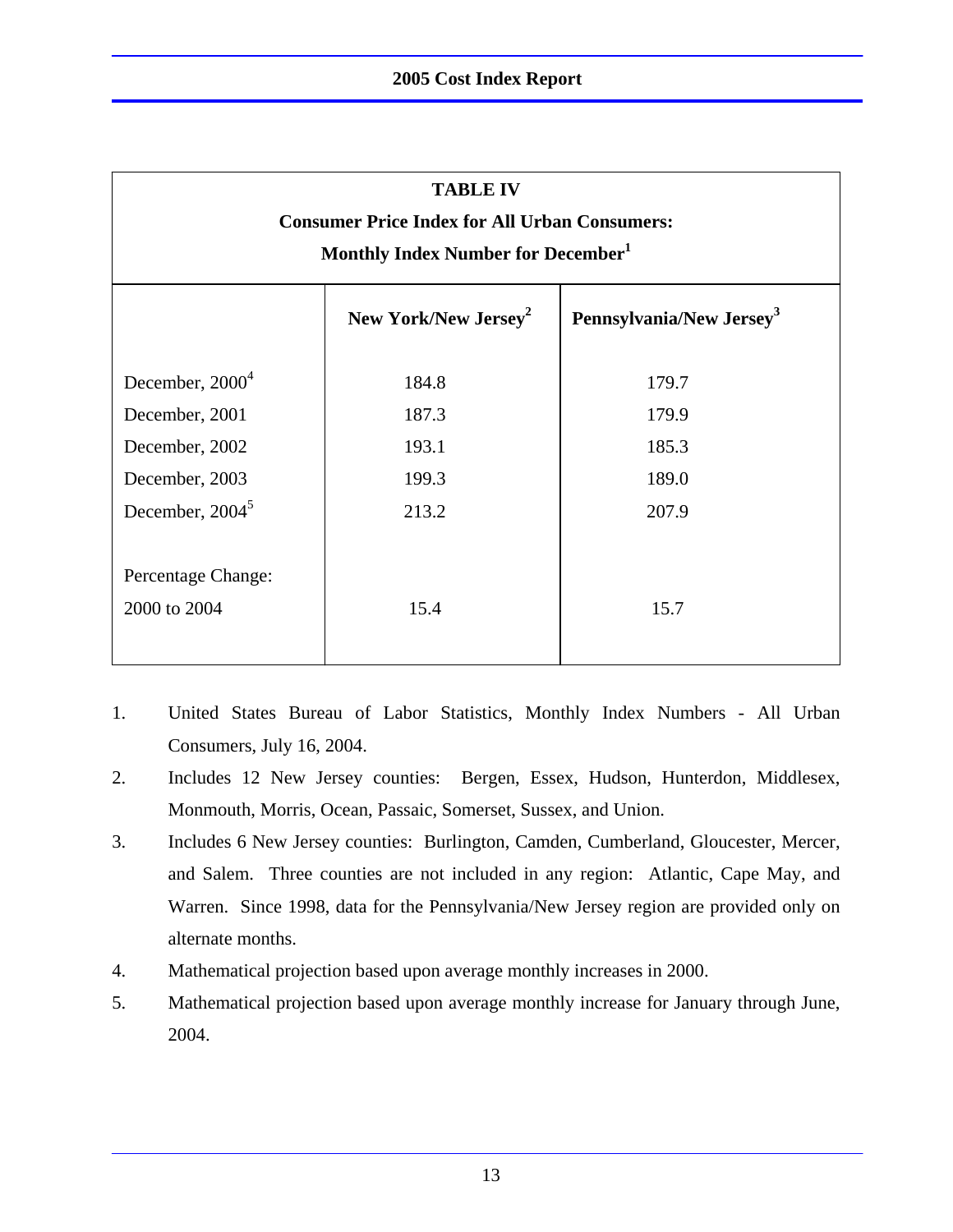The percentage change in the two regional numbers was then weighted at a ratio of twoto-one to reflect the larger population in the NY/NJ region. The 15.4 percent change in the Index Number for the period 2000 to 2004 for the New York/New Jersey region was multiplied by two and added to the 15.7 percent change in the Index Number for the same period in the Pennsylvania/New Jersey region. The result of 46.5 percent was divided by three (3) to yield the weighted CPI-U of 15.5 percent for all of New Jersey. The Commission therefore found that the resulting increase in the CPI-U in New Jersey for campaign costs other than mass communications was 15.5 percent.

#### **CALCULATION OF THE 2005 CAMPAIGN COST INDEX**

 Using the indexes described above to determine the magnitude of change in costs for the two components of gubernatorial campaign spending, the Commission calculated the 2005 campaign cost index by applying the formula reported in the "1993 Gubernatorial Cost Index Report" (December,  $1992$ )<sup>11</sup> and described in the June, 1988 "Gubernatorial Cost Analysis Report"<sup>12</sup> as follows:

 Step 1. The 13.5 percent increase in media costs was applied to the proportion of all 2001 general election expenditures on mass communications, or 82.8 percent, to yield a Campaign Cost Index communication cost component of  $11.18$  (.828 x  $13.5 = 11.18$ ).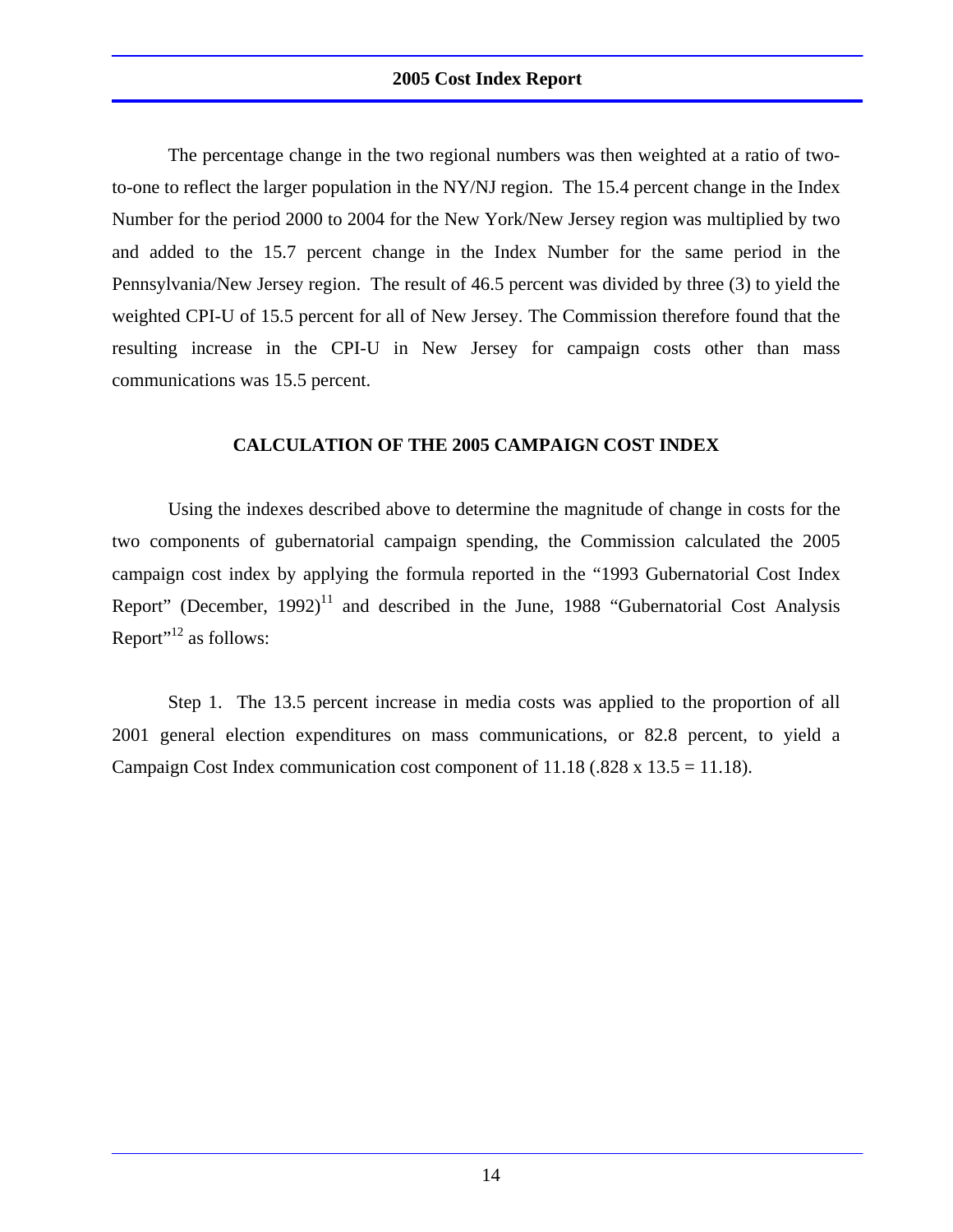Step 2. The 15.5 percent increase in the CPI was applied to the proportion of all 2001 general election expenditures on other campaign items, or 17.2 percent, to yield a Campaign Cost Index component for other costs of 2.67 (.172 x 15.5 = 2.67).

 Step 3. The components for mass communications (Step 1) and other costs (Step 2) were combined as follows to indicate that campaign costs in New Jersey increased by 13.85 percent:

| <b>EXPENDITURE</b><br><b>CATEGORY</b>   | % OF 2001<br><b>GENERAL</b><br><b>ELECTION</b><br><b>SPENDING</b> | <b>FOUR-YEAR</b><br><b>CHANGE IN COSTS</b> | <b>COMPONENT OF</b><br><b>CAMPAIGN INDEX*</b> |
|-----------------------------------------|-------------------------------------------------------------------|--------------------------------------------|-----------------------------------------------|
| Mass communication<br>costs             | 82.8%                                                             | 13.5                                       | 11.18                                         |
| Other campaign costs                    | 17.2%                                                             | 15.5                                       | 2.67                                          |
| <b>Campaign Cost</b><br><b>Increase</b> |                                                                   |                                            | 13.85                                         |

**2005 Campaign Cost Index (NJCCI) Calculation** 

\*% of 2001 general election spending multiplied by four-year change in costs

 The Commission therefore reports that the cost index multiplier for the limits and thresholds applicable to both publicly-financed gubernatorial campaigns and non-gubernatorial candidates and committees in 2005 is **1.1385**. Applying the 1.1385 index to the various gubernatorial public financing thresholds and caps and to the reporting thresholds and limits applicable to non-gubernatorial candidates and committees, and rounding off the results as required by the formula contained in the statute (N.J.S.A. 19:44A-7.1b), produces the following statutorily required adjustments for 2005: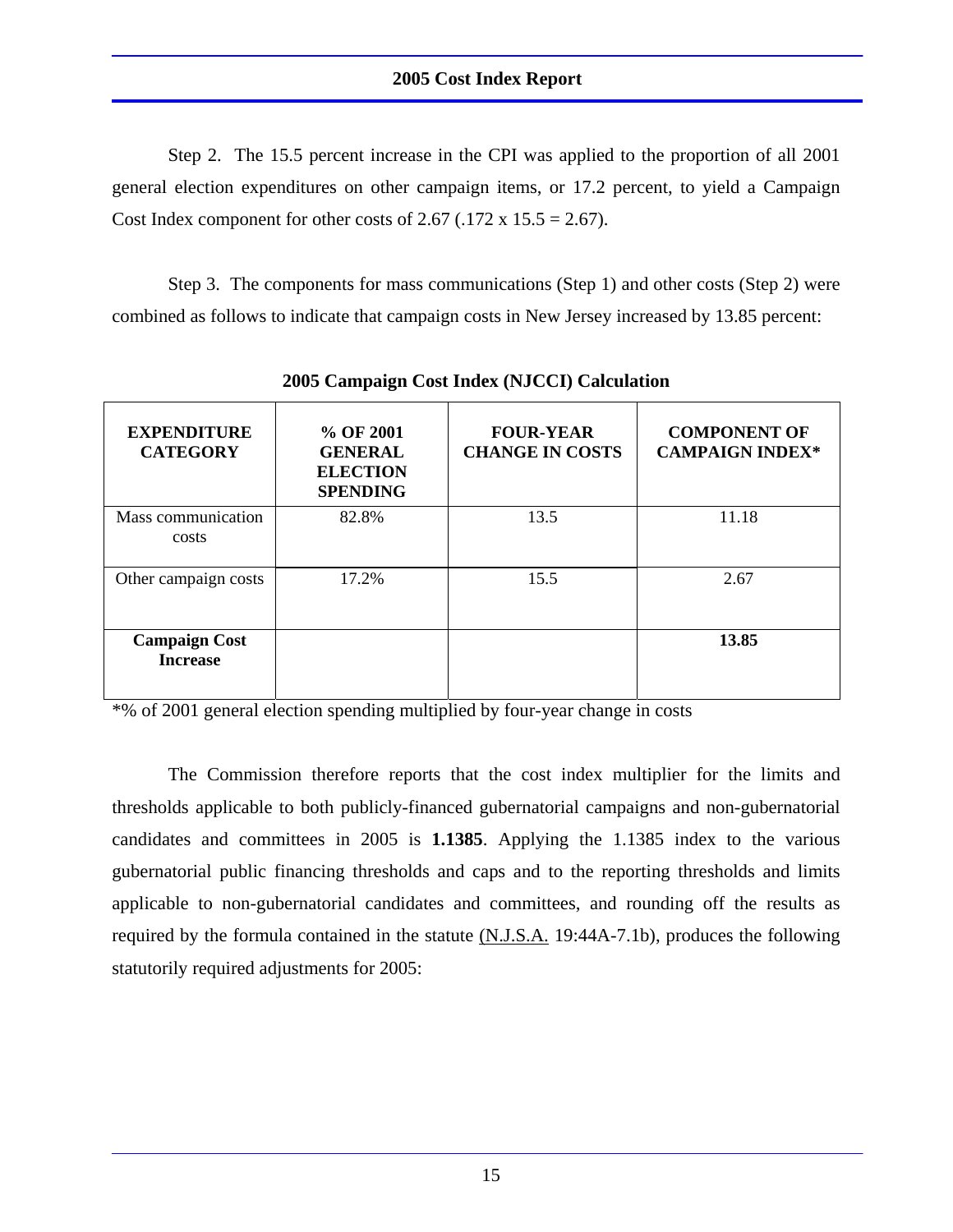| Limit/Threshold                          | 2001 Amount    | <b>Cost Index</b><br><b>Multiplier</b> | <b>Sum</b>     | 2005 Rounded<br><b>Amount</b><br>(pursuant to <b>N.J.S.A.</b><br>$19:44A-7.1b)$ |
|------------------------------------------|----------------|----------------------------------------|----------------|---------------------------------------------------------------------------------|
| <b>Contribution Limit</b>                | \$2,600.00     | 1.1385                                 | \$2,960.10     | \$3,000.00                                                                      |
| Qualification<br><b>Threshold</b>        | \$260,000.00   | 1.1385                                 | \$296,010.00   | \$300,000.00                                                                    |
| <b>Amount Not</b><br><b>Matched</b>      | \$84,000.00    | 1.1385                                 | \$95,634.00    | \$96,000.00                                                                     |
| <b>Primary Public</b><br><b>Fund Cap</b> | \$2,300,000.00 | 1.1385                                 | \$2,618,550.00 | \$2,700,000.00                                                                  |
| Primary Expenditure<br>Limit             | \$3,800,000.00 | 1.1385                                 | \$4,326,300.00 | \$4,400,000.00                                                                  |
| <b>General Public</b><br><b>Fund Cap</b> | \$5,600,000.00 | 1.1385                                 | \$6,375,600.00 | \$6,400,000.00                                                                  |
| General Expenditure<br>Limit             | \$8,400,000.00 | 1.1385                                 | \$9,563,400.00 | \$9,600,000.00                                                                  |

## **2005 Gubernatorial Cost Index Adjustments**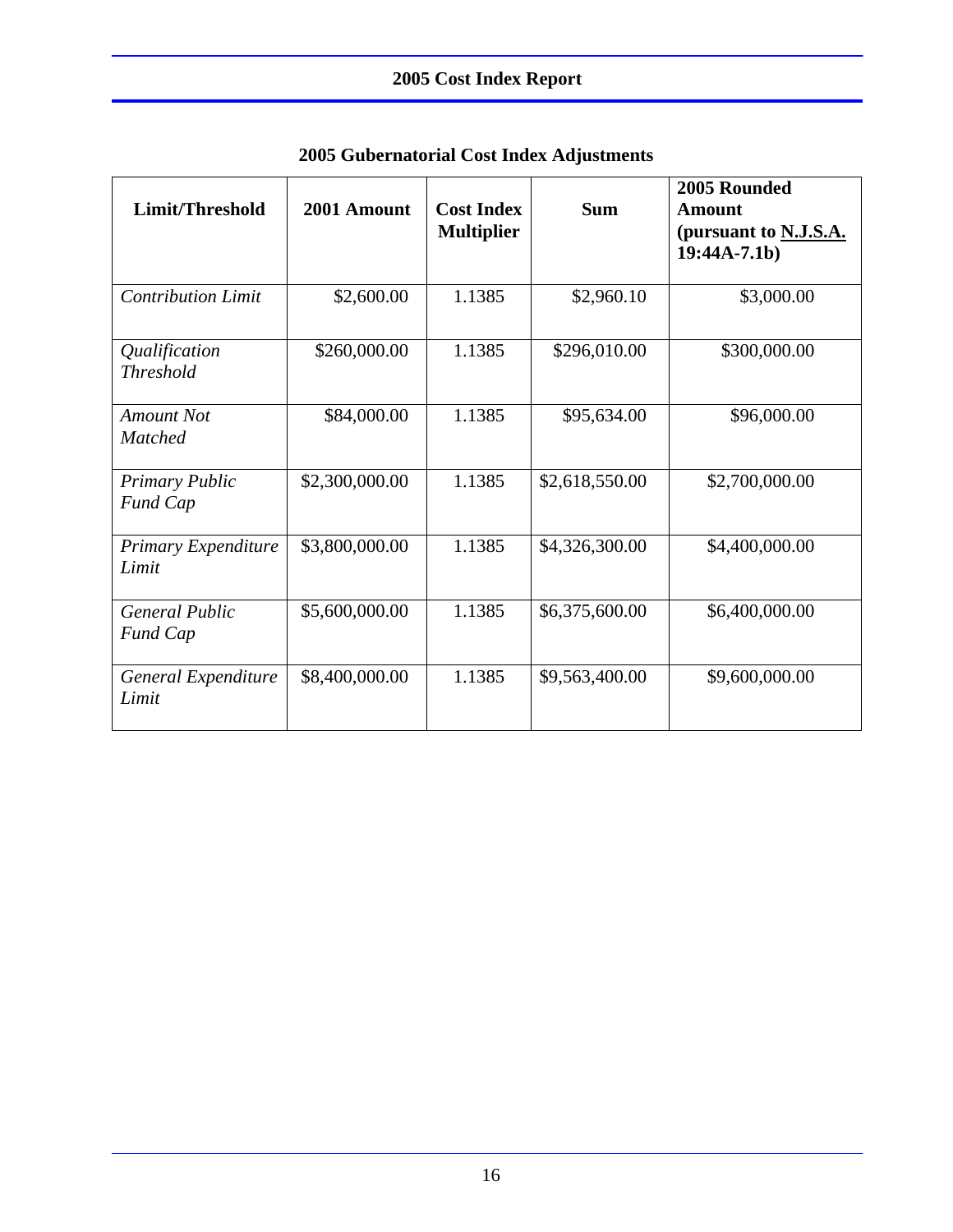| Limit/Threshold                                                        | 2001 Amount        | <b>Cost Index</b><br><b>Multiplier</b> | <b>Sum</b>               | <b>2005 Rounded Amount</b><br>(pursuant to N.J.S.A.<br>$19:44A-7.1b)$ |
|------------------------------------------------------------------------|--------------------|----------------------------------------|--------------------------|-----------------------------------------------------------------------|
| <b>Political Committee</b><br>Reporting Threshold                      | \$1,500            | 1.1385                                 | \$1,707.75               | \$1,800.00                                                            |
| <b>Continuing Political</b><br>Committee Reporting<br><b>Threshold</b> | \$3,700            | 1.1385                                 | \$4,212.45               | \$4,300.00                                                            |
| <b>Contribution Reporting</b><br><b>Threshold</b>                      | \$400              | N/A                                    | N/A                      | \$300.00 <sup>1</sup>                                                 |
| 48-Hour<br>Notice/Contribution<br><b>Threshold</b>                     | \$800              | 1.1385                                 | \$910.80                 | \$1,000.00                                                            |
| 48-Hour<br>Notice/Expenditure<br><b>Threshold</b>                      | \$800              | 1.1385                                 | \$910.80                 | \$1,000.00                                                            |
| Joint Candidates<br>Committee Thresholds                               | \$5,800<br>\$8,500 | 1.1385                                 | \$6,603.30<br>\$9,677.25 | \$6,700.00<br>\$9,700.00                                              |
| Form A-3 Threshold                                                     | \$3,700            | 1.1385                                 | \$4,212.45               | \$4,300.00                                                            |
| Form A-1 Threshold &<br>School Board/Write-in<br><b>Threshold</b>      | \$3,000            | 1.1385                                 | \$3,415.50               | \$3,500.00                                                            |
| Independent<br>Expenditure Threshold                                   | \$800              | 1.1385                                 | \$910.80                 | \$1,000.00                                                            |
| Section 20.1 Penalties                                                 | \$4,300/8,500      | $\rm N/A$                              | N/A                      | \$6,000.002<br>\$12,000.00                                            |
| Section 22 Penalties                                                   | \$4,300/8,500      | $\rm N/A$                              | $\rm N/A$                | $$6,000.00$ <sup>2</sup><br>\$12,000.00                               |
| Pro rata Return of<br>Contributions                                    | \$400              | $\rm N/A$                              | $\rm N/A$                | $$300.00^3$                                                           |

### **2005 Adjustments for Non-Gubernatorial Candidates and Committees**

<sup>1</sup> Change mandated by P.L.2004, c.28.

 $2^2$ Change mandated by P.L.2004, c.32.

<sup>3</sup> Change made to conform to statutory contribution reporting threshold; see P.L.2004, c.28.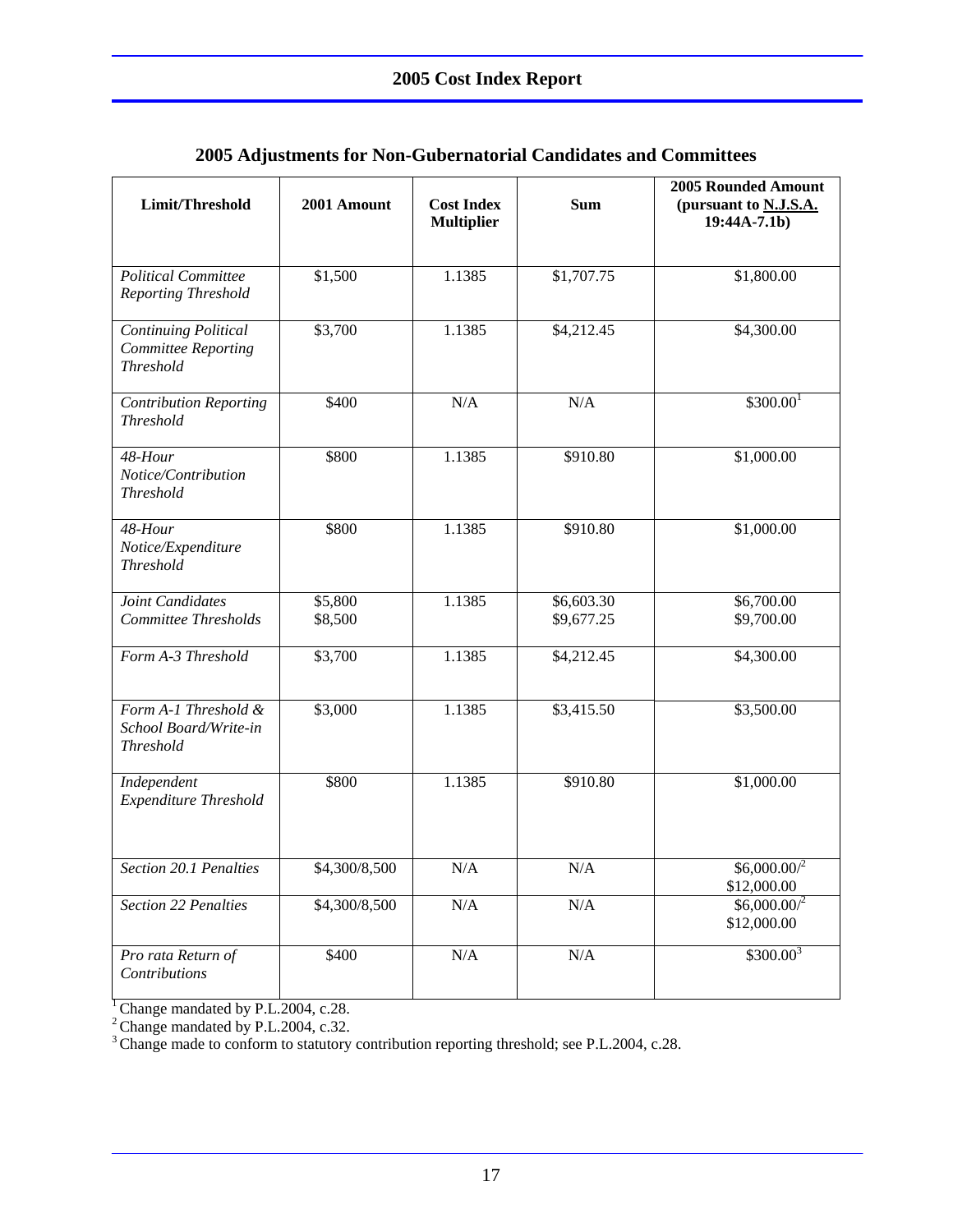| 2001<br><b>CONTRIBUTION</b><br><b>AMOUNT</b> | <b>COST INDEX</b><br><b>MULTIPLIER</b> | <b>SUM</b>  | 2005 ROUNDED<br><b>AMOUNT</b><br>(pursuant to N.J.S.A.<br>$19:44A-7.1b)$ |  |
|----------------------------------------------|----------------------------------------|-------------|--------------------------------------------------------------------------|--|
| \$2,200                                      | 1.1385                                 | \$2,183.76  | \$2,600.00                                                               |  |
| \$5,900                                      | 1.1385                                 | \$7,157.88  | \$8,200.00                                                               |  |
| \$30,000                                     | 1.1385                                 | \$36,396.00 | \$29,000.00                                                              |  |
| \$59,000                                     | 1.1385                                 | \$71,578.80 | \$43,000.00                                                              |  |
| \$72,000.00                                  | 1.1385                                 | \$81,972.00 | \$82,000.00                                                              |  |

## **2005 Non-Gubernatorial Contribution Limit Amount Adjustments**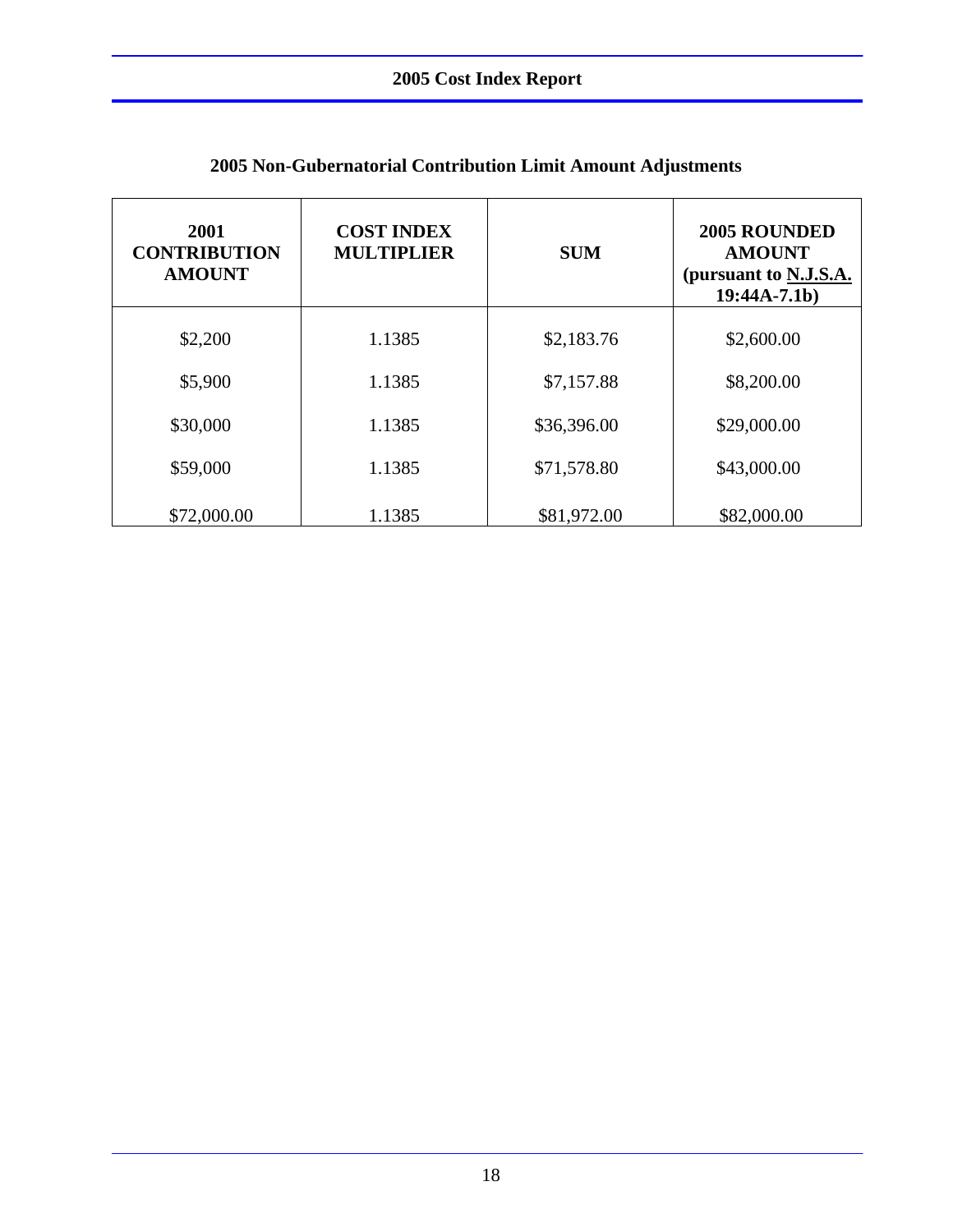## **PUBLIC COMMENT CONCERNING THE PROPOSED 2005 COST INDEX ADJUSTMENTS**

 The Commission proposed the 2005 adjustments to the limits and thresholds in the Act in the form of amendments to its regulations. The 2005 proposed amendments represent the third time that the cost index changes affect non-gubernatorial candidates and committees and the fourth adjustment of the gubernatorial limits.

 As part of the adoption process for the proposed regulations, the Commission conducted a public hearing on September 22, 2000, to provide an opportunity for public comment. The Commission received a written comment from then-Senator Richard J. Codey stating his intention to introduce legislation to freeze certain of the cost adjustments. He noted that the statutorily required adjustments have resulted "in New Jersey having some of the highest state campaign contribution limits in the nation."<sup>13</sup> S-27 (Codey/Karcher) was introduced on September 27, 2004, and is awaiting further legislative action. A written comment was also received from Maureen Reid, a New Jersey citizen, who feels that campaign contributions are "out of hand" and that contribution limits should not be raised.14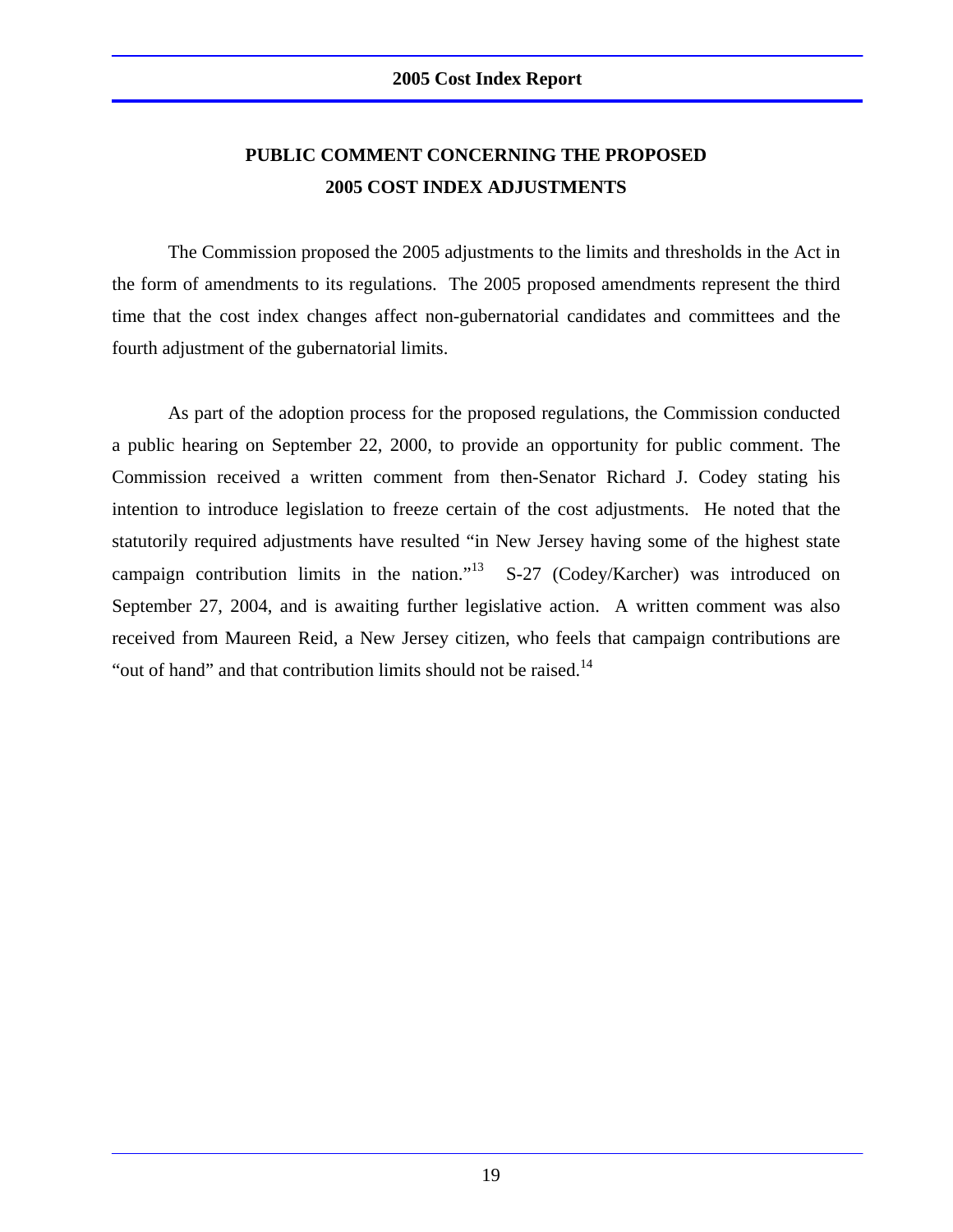#### **COMMISSION RESPONSE TO THE PUBLIC COMMENT**

 The Commission wishes to thank Acting Governor and Senate President Richard J. Codey and Ms. Maureen Reid for their comments concerning adjustment of New Jersey contribution limits and for their interest in the Commission.

The Commission is required by law to adopt the statutorily-mandated campaign cost amendments to the various limits and thresholds in the New Jersey Campaign Contributions and Expenditures Reporting Act. N.J.S.A. 19:44A-7.1 and 7.2 require that the Commission determine the adjustments by December 1, 2004, and report the changes in the limits and thresholds to the Legislature by December 15, 2004. Therefore the Commission determined that the 2005 cost adjustment process must be implemented, absent the enactment of S-27 or other legislation to suspend or modify the process. Further, this report will serve as a mechanism to communicate to the Legislature Ms. Reid's concern about New Jersey's contribution limits.

#### **CONCLUSION**

 The Commission recommends implementation of the 2005 campaign cost adjustments described in this report because they are statutorily mandated. Further, the adjustments introduce "certainty and financial responsiveness" into the gubernatorial election process<sup>13</sup> and now serve the same important goals for non-gubernatorial candidates and committees.

 The Commission proposed the cost adjustment process as an improvement to New Jersey's nationally-recognized gubernatorial public financing program and lauded its expansion and application to non-gubernatorial candidates and committees. The quadrennial inflation adjustment process ensures the continued viability of New Jersey's gubernatorial public financing program and the ability of non-gubernatorial candidates and committees to be active participants in the election process. The Commission again welcomes the opportunity to offer this report and to continue its tradition of service to the citizens of New Jersey.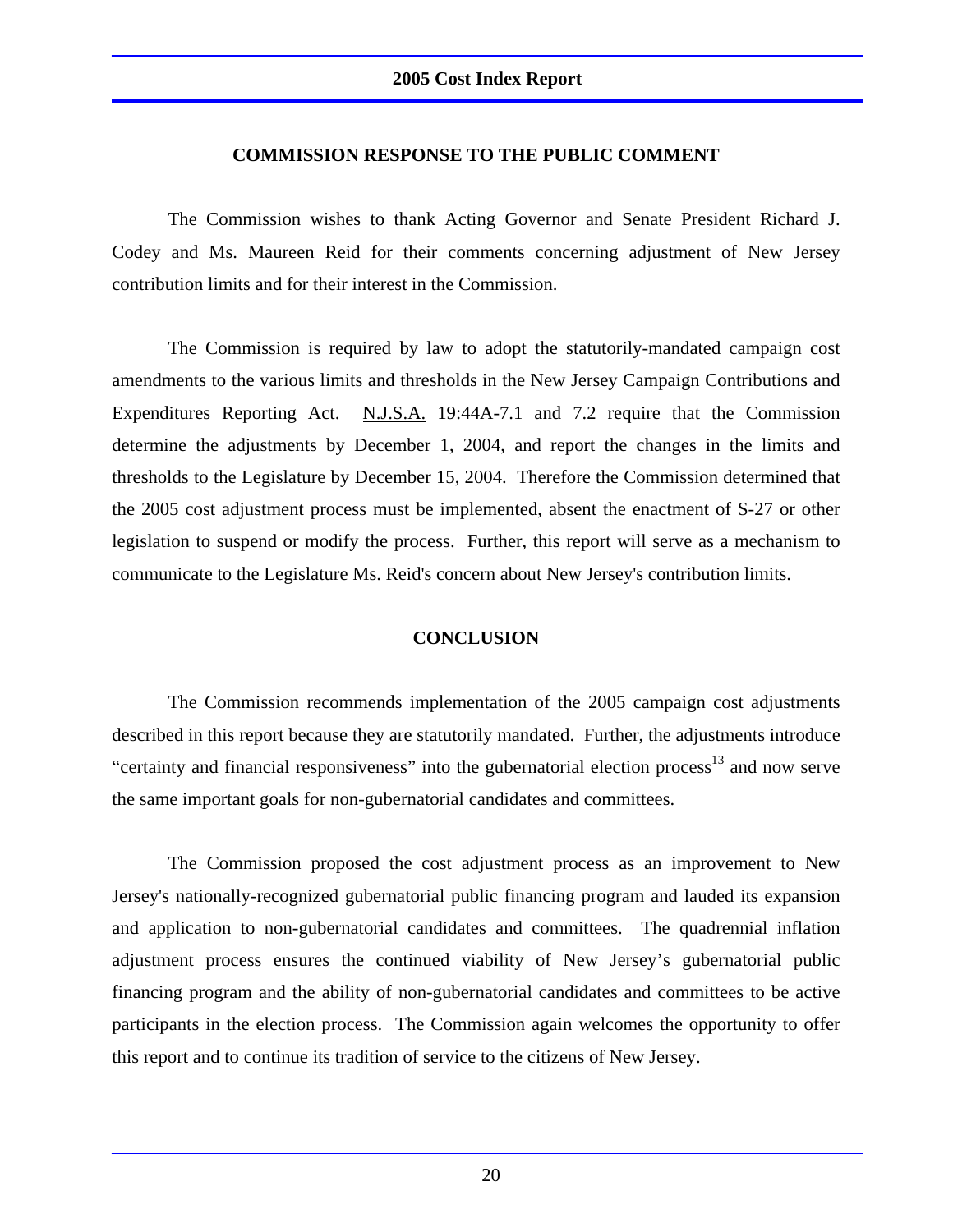## **NOTES**

- 1. ELEC, "1993 Gubernatorial Cost Index Report," (December, 1992), p. 3.
- 2. ELEC, "Gubernatorial Cost Analysis Report," (June, 1988), p. 23.
- 3. ELEC, "Analysis of Costs of Election Campaigning and Recommendations for Altering Contribution and Expenditure Limits for Gubernatorial Elections," (May, 1984) p. 7.
- 4. "1988 Cost Analysis Report," p. 20.
- 5. "1993 Report," p. 8.
- 6. ELEC, "1997 Cost Index Report," (December, 1996), p. 7.
- 7. ELEC, "2001 Cost Index Report," (December, 2000), p. 11.
- 8. "1993 Report," pp. 8-9.
- 9. Universal McCann, Inc., New York City, New York, Media Cost Per Thousand Indexes Table III, August, 2003, pp 10-11.
- 10. United States Bureau of Labor Statistics Monthly Index Numbers All Urban Consumers, New York, Northern New Jersey, and Long Island and Philadelphia, Wilmington, and Atlantic City, July 16, 2004.
- 11. "1993 Report," pp. 12-13.
- 12. "1988 Cost Analysis Report," p. 14.
- 13. Written comment from Honorable Richard J. Codey, Senate President, to the Commission, September 16, 2004.
- 14. Written comment from Ms. Maureen Reid to the Commission, September 28, 2004.